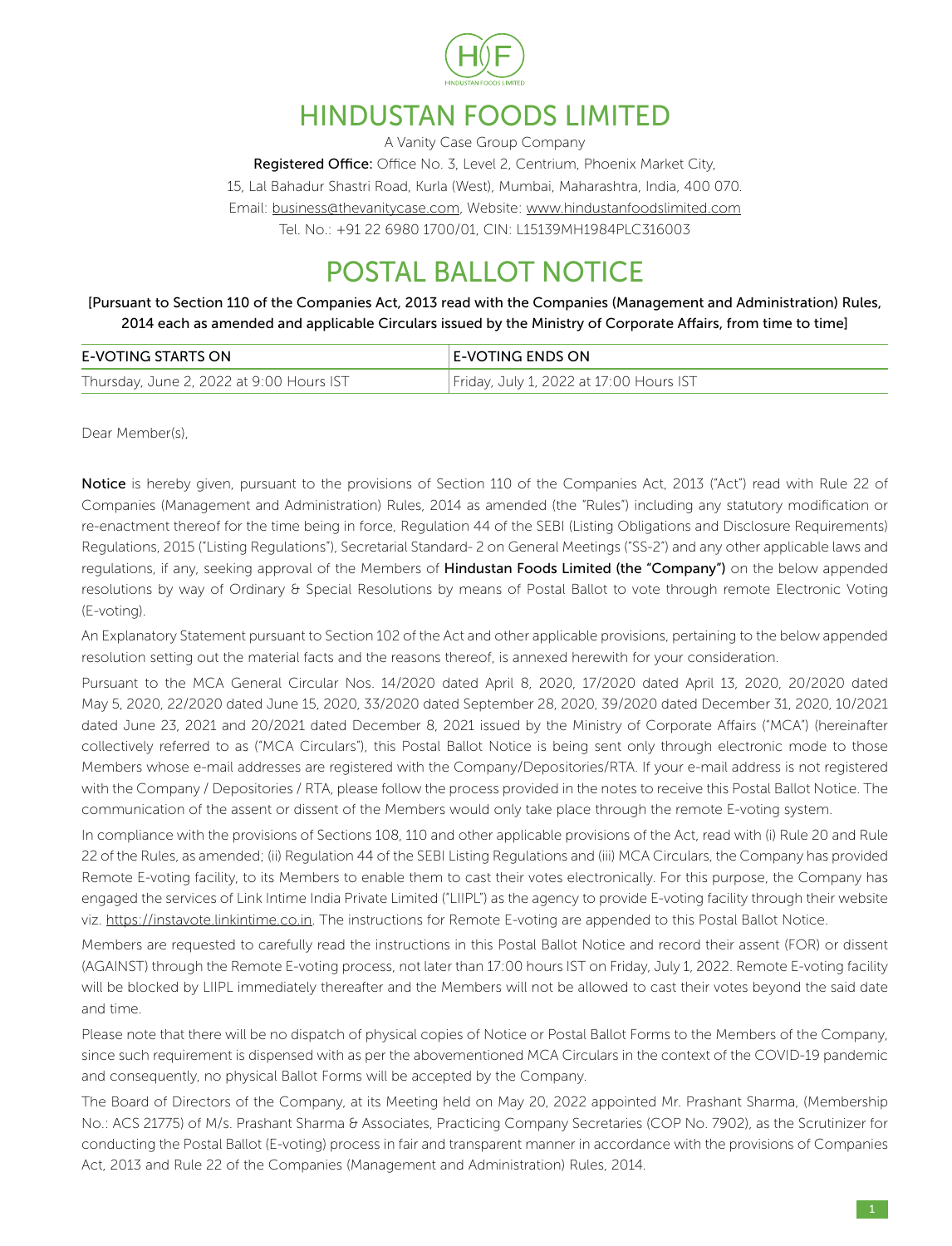

The Scrutinizer will submit the report to the Chairman of the Company or any other person authorized by him, upon completion of the scrutiny of the Postal Ballot. The results of the Postal Ballot will be announced by any one of the Directors of the Company or a Company Secretary on or before Monday, July 4, 2022 at the Registered Office of the Company on or before 17:00 hours IST. The results of the Postal Ballot shall be posted on the Company's website viz. www.hindustanfoodslimited.com and on Link Intime Private Limited's website viz. https://instavote.linkintime.co.in besides communicating to the BSE Limited, the only Stock Exchange where the Shares of the Company are listed. The proposed resolutions, if approved by requisite majority, shall be deemed to have been passed on the last date of E-voting, i.e., Friday, July 1, 2022.

### SPECIAL BUSINESSES:

### ITEM NO. 1: SUB- DIVISION OF EVERY 1 (ONE) EQUITY SHARE OF THE NOMINAL/FACE VALUE OF RS. 10/- (RUPEES TEN ONLY ) EACH INTO 5 (FIVE) EQUITY SHARES OF THE NOMINAL/FACE VALUE OF RS. 2/- (RUPEES TWO ONLY) EACH

To consider, and if thought fit, to pass the following Resolution as an Ordinary Resolution:

"RESOLVED THAT, pursuant to the provisions of Section 61(1)(d) and other applicable provisions, if any, of the Companies Act, 2013 and Rules framed there under (including any statutory modifications or re-enactment(s) thereof, for the time being in force), read with the applicable provisions of SEBI (Listing Obligations and Disclosure Requirements) Regulations, 2015, as amended from time to time, and other applicable laws, rules and regulations for the time being in force, if any and prescribed by any relevant authorities from time to time, to the extent applicable and subject to the provisions of Memorandum and Articles of Associations of the Company and subject to such approvals, consents, permissions and sanctions, if any, required from any competent authority and as approved by the Board of Directors of the Company, approval of the Shareholders of the Company be and is hereby accorded to sub-divide the Equity Shares of the Company such that each Equity Share having nominal/face value of Rs. 10/- (Rupees Ten Only) be sub-divided into 5 (Five) Equity Shares having nominal/face value of Rs. 2/- (Rupees Two Only) each.

RESOLVED FURTHER THAT, pursuant to the Sub-division of Equity Shares of the Company, all the Authorized, Issued, Subscribed and Paid-up Equity Shares of the nominal value of Rs. 10/-(Rupees Ten Only) each existing on the Record Date to be fixed by the Board of Directors of the Company (which shall include any Committee thereof), shall stand sub-divided into the Equity Shares of the nominal value of Rs. 2/- (Rupees Two Only) each, as given below:

| Type of Capital                     | Pre- Sub-division Share Capital Structure |                        |                                     | Post-Sub-division Share Capital Structure |                        |                                     |
|-------------------------------------|-------------------------------------------|------------------------|-------------------------------------|-------------------------------------------|------------------------|-------------------------------------|
|                                     | No. of Equity<br><b>Shares</b>            | Face<br>Value<br>(Rs.) | <b>Total Share</b><br>Capital (Rs.) | No. of Equity<br><b>Shares</b>            | Face<br>Value<br>(Rs.) | <b>Total Share</b><br>Capital (Rs.) |
| Authorized<br>Share Capital         | 5.31.52.253                               | 10                     | 53.15.22.530                        | 26,57,61,265                              |                        | 53.15.22.530                        |
| Issued and<br>Subscribed<br>Capital | 2.25.48.538                               | 10                     | 22.54.85.380                        | 11,27,42,690                              |                        | 22,54,85,380                        |
| Paid-up Capital                     | 2,25,48,538                               | 10                     | 22,54,85,380                        | 11,27,42,690                              |                        | 22,54,85,380                        |

### Details of Sub-division of Equity Shares

RESOLVED FURTHER THAT, upon Sub-division of the Equity Shares as aforesaid, the existing Share Certificates of the Equity Shares of the face value of Rs. 10/- (Rupees Ten Only) each in the physical form shall be deemed to have been automatically cancelled and be of no value or effect from the Record Date and the Company without requiring the surrender of the old/ existing Share Certificate(s), do directly issue and dispatch the new Share Certificates of the Equity Shares of the face value of Rs. 2/- (Rupees Two Only) each of the Company to its Shareholders holding Shares in physical form, in lieu of such old/existing Share Certificates, within the period prescribed or that may be prescribed in this behalf, from time to time, and in the case of Equity Shares held in dematerialized form, the number of sub-divided Equity Shares be credited to the respective beneficiary accounts of the Shareholders with the Depository Participants viz. National Securities Depository Limited ('NSDL') and Central Depository Services India Limited ('CDSL'), in lieu of the existing credits representing the Equity Shares before sub-division.

RESOLVED FURTHER THAT, for the purpose of giving effect to this resolution and for removal of any doubts or difficulties, the Board or any Committee thereof be and is hereby authorized to do, perform and execute all such acts, deeds, matters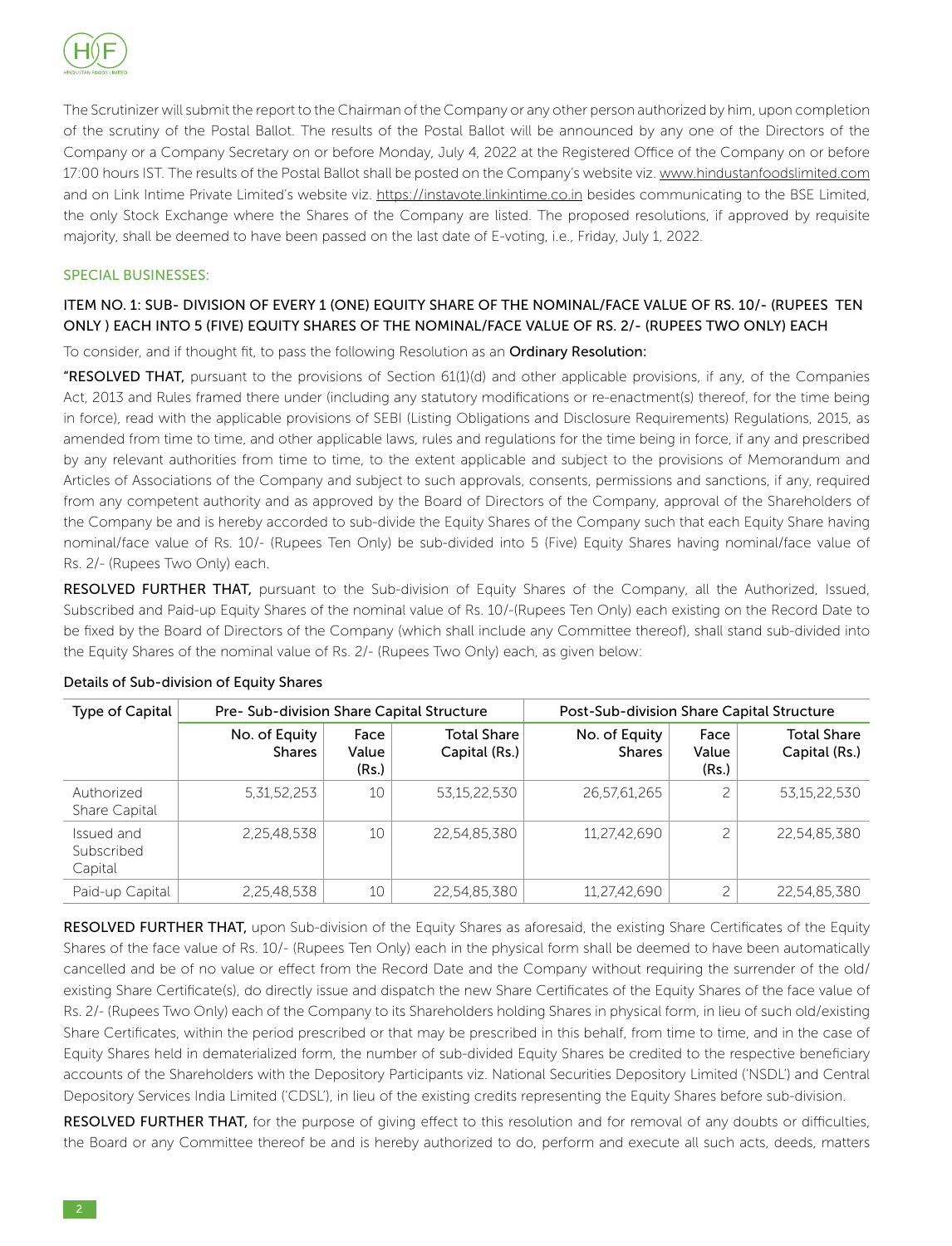

and things and to give from time to time such directions as may be necessary, expedient, usual or proper and to settle any question or doubts that may arise in this regard at any stage at the time of sub-division of Equity Shares without requiring the Board or any Committee thereof to secure any further consent or approval of the Members of the Company to that end and intend that they shall be deemed to have given their approval thereto and for matters connected herewith or incidental hereto expressly by the authority of this resolution, or as the Board or any Committee thereof in its absolute discretion may think fit and its decision shall be final and binding on all Members and other interested persons and further to do all acts connected herewith or incidental hereto including but not limited to delegation of their powers to such person or persons as may be deemed expedient and the Members hereby ratify and adopt all such decision, action, etc., as had been taken or undertaken by the Board or any Committee thereof in this regard.

RESOLVED FURTHER THAT, the Board of Directors of the Company be and is hereby severally authorized to (a) delegate execution and filing of necessary applications, declarations and other documents with the Stock Exchange, Depositories, Registrar and Share Transfer Agent and/or any other Statutory Authority(ies), if any; (b) cancel the existing physical Share Certificates of the Equity Shares of face value of Rs. 10/- (Rupees Ten Only) without its surrender; (c) issue new Share Certificates of Equity Shares of the face value of Rs. 2/- (Rupees Two Only) each in lieu of the old/existing Share Certificates; (d) sign such new Share Certificates of Equity Shares in accordance with the provisions/rules relating thereto; (e) settle any question or difficulty that may arise with regard to sub-division of the Equity Shares as aforesaid or for any matters connected herewith or incidental hereto; and (f) do all such acts, deeds, things, including all other matters incidental thereto in order to implement the foregoing resolutions."

### ITEM NO. 2: ALTERATION OF CAPITAL CLAUSE OF THE MEMORANDUM OF ASSOCIATION OF THE COMPANY

To consider and if thought fit, to pass the following resolution as a **Special Resolution**:

"RESOLVED THAT, pursuant to Section 13 and all other applicable provisions, if any of the Companies Act, 2013, and the rules made thereunder (including any statutory modification or re-enactment(s) thereof for the time being in force), the existing Clause V of the Memorandum of Association of the Company be substituted with the following new Clause V:

"V. The Authorized Share Capital of the Company is Rs. 55,15,22,530/- (Fifty Five Crores Fifteen lakhs Twenty Two Thousand Five Hundred and Thirty Only) divided into 26,57,61,265 (Twenty Six Crores Fifty Seven Lakhs Sixty One Thousand two Hundred and Sixty Five) Equity Shares of Rs. 2/- (Rupees Two Only) each and 2,00,000 (Two Lakh) 9% Redeemable Preference Shares of Rs. 100/- (Rupees One Hundred Only) each."

RESOLVED FURTHER THAT, the Board of Directors or any Committee thereof be and is hereby severally authorized to take all such steps and actions for the purposes of making all such filings and registrations as may be required in relation to the aforesaid amendment of the Memorandum of Association and further to do all such acts, deeds, matters and things as may be deemed necessary including but not limited to delegate all or any of the powers herein vested in them to any person or persons, as deemed expedient to give effect to this resolution and the Members hereby ratify and adopt all such decision, action, etc., as had been taken or undertaken by the Board or any Committee thereof in this regard."

### ITEM NO. 3: RE-APPOINTMENT OF AND REMUNERATION PAYABLE TO MR. SAMEER KOTHARI (DIN: 01361343), DESIGNATED AS A MANAGING DIRECTOR OF THE COMPANY:

### To consider and if thought fit, to pass the following resolution as an Ordinary Resolution:

"RESOLVED THAT pursuant to the provisions of Sections 196, 197, 198 read with Schedule V and other applicable provisions, if any, of the Companies Act, 2013, and the Companies (Appointment and Remuneration of Managerial Personnel) Rules, 2014, (including any statutory modifications or re-enactments thereof for the time being in force) and pursuant to the recommendation of the Nomination and Remuneration Committee and the Board of Directors, consent of the Members of the Company be and is hereby accorded to re-appoint Mr. Sameer Kothari (DIN: 01361343), as a Managing Director of the Company for a term of five years with effect from May 22, 2022 upto May 21, 2027, and the remuneration payable is Rs. 13,00,000/- (Rupees Thirteen Lakhs Only) per month and shall also be entitled to any other allowance or perquisites or a combination thereof and on the terms and conditions as per the Explanatory Statement attached to this Notice, with liberty to the Board of Directors (herein after referred to as the "Board", which term shall be deemed to include the Nomination and Remuneration Committee of the Board of Directors) to add, alter and vary the terms and conditions of the said appointment/ remuneration and/or Agreement, remuneration within the maximum ceiling in accordance with the provisions of the Act, and as may be agreed to between the Board of Directors and Mr. Sameer Kothari, Managing Director of the Company.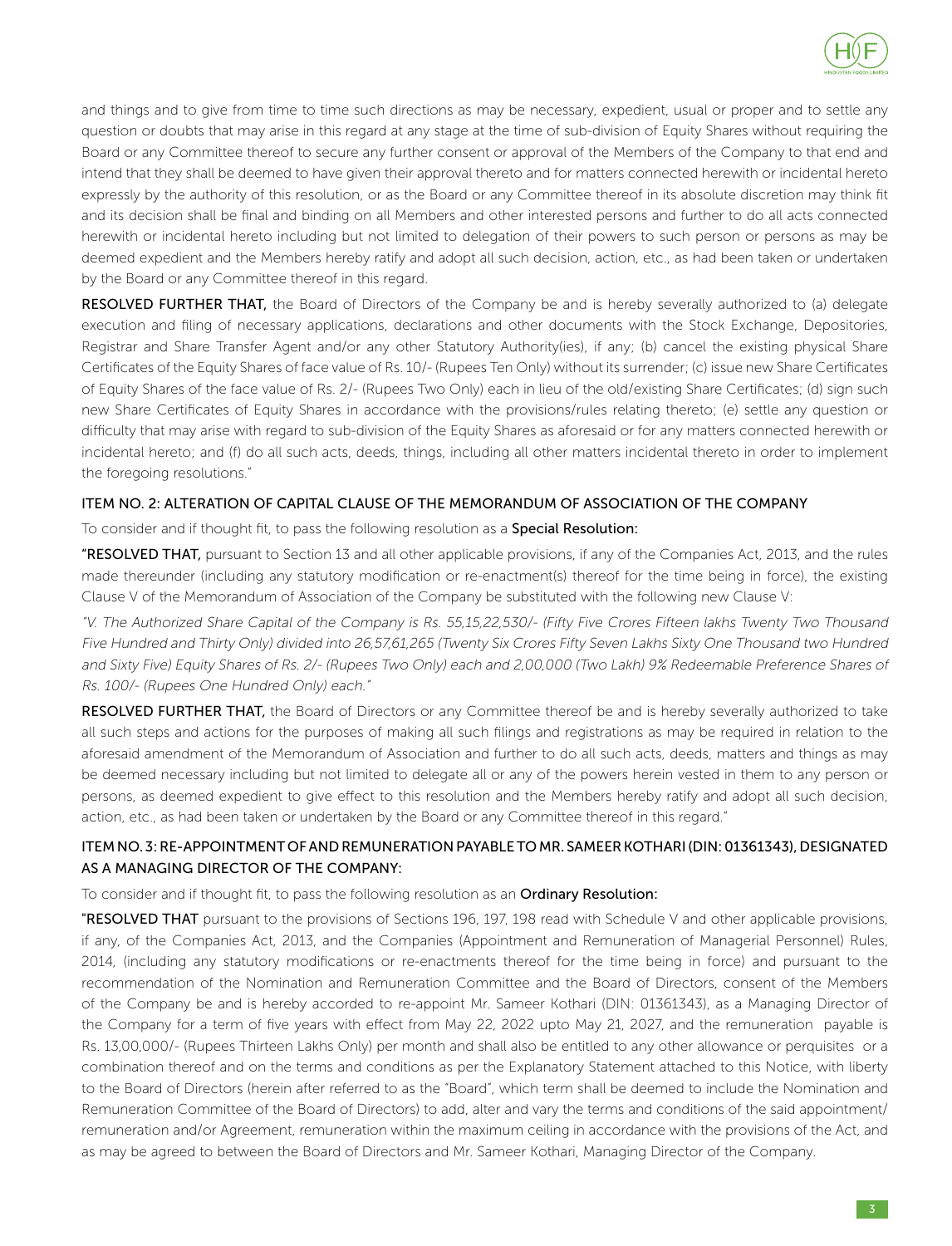

RESOLVED FURTHER THAT the Board of the Company be and is hereby authorised with liberty to alter or vary the terms and conditions of the said remuneration, so long as it does not exceed the overall limits of ten percent of the net profits of the Company computed in the manner set out in Section 198 read with Schedule V of the Companies Act, 2013 (including any statutory modification or re-enactment thereof for the time being in force) and also to do all such acts, deeds, matters and things as may be considered necessary, desirable or expedient to give effect to this resolution.

RESOLVED FURTHER THAT the Board of the Company be and is hereby authorised to do all such acts, deeds, matters and things and to execute any agreements, documents, instruments and writings as may be required, with power to settle all questions, difficulties or doubts that may arise in regard to the said remuneration as it may in its sole discretion deem fit and to delegate all or any of its powers conferred herein to any Director(s) and/or officer(s) of the Company to give effect to this resolution."

### ITEM NO. 4 RATIFICATION OF REVISION AND INCREASE IN REMUNERATION PAYABLE TO MR. GANESH ARGEKAR (DIN: 06865379), WHOLE TIME DIRECTOR DESIGNATED AS "EXECUTIVE DIRECTOR" OF THE COMPANY

To consider and if thought fit, to pass with or without modification, the following resolution as an Ordinary Resolution:

"RESOLVED THAT pursuant to the provisions of Sections 196, 197, 198 read with Schedule V and other applicable provisions, if any, of the Companies Act, 2013, and the Companies (Appointment and Remuneration of Managerial Personnel) Rules, 2014, (including any statutory modifications or re-enactments thereof for the time being in force) and pursuant to the recommendation of the Nomination and Remuneration Committee and the Board of Directors, the consent of the Members of the Company be and is hereby accorded to ratify revision and increase in the remuneration payable to Mr. Ganesh T. Argekar (DIN:06865379), Whole-time Director of the Company designated as "Executive Director", with effect from January 1, 2021 from Rs. 52,00,000/- (Rupees Fifty Two Lakhs Only) per annum to Rs. 70,10,000 /- (Rupees Seventy Lakhs Ten Thousand Only) per annum and further with effect from January 1, 2022 to Rs. 80,10,000 /- (Rupees Eighty Lakhs Ten Thousand Only) per annum, whether paid as salary, allowances, perquisites, or bonus or a combination thereof and on the terms and conditions as per the Explanatory Statement attached to this Notice, with liberty to the Board of Directors (herein after referred to as the "Board", which term shall be deemed to include the Nomination and Remuneration Committee of the Board of Directors) to add, alter and vary the terms and conditions of the said appointment/ remuneration and/or Agreement, remuneration within the maximum ceiling in accordance with the provisions of the Act, and as may be agreed to between the Board of Directors and Mr. Ganesh T. Argekar, Executive Director of the Company.

RESOLVED FURTHER THAT the Board of the Company be and is hereby authorised with liberty to alter or vary the terms and conditions of the said remuneration, so long as it does not exceed the overall limits of ten percent of the net profits of the Company computed in the manner set out in Section 198 read with Schedule V of the Companies Act, 2013 (including any statutory modification or re-enactment thereof for the time being in force) and also to do all such acts, deeds, matters and things as may be considered necessary, desirable or expedient to give effect to this resolution.

RESOLVED FURTHER THAT the Board of the Company be and is hereby authorised to do all such acts, deeds, matters and things and to execute any agreements, documents, instruments and writings as may be required, with power to settle all questions, difficulties or doubts that may arise in regard to the said remuneration as it may in its sole discretion deem fit and to delegate all or any of its powers conferred herein to any Director(s) and/or officer(s) of the Company to give effect to this resolution."

By Order of the Board of Directors

BANKIM PUROHIT Place : Mumbai Company Secretary

Date : May 20, 2022 ACS : 21865

Registered Office: Office No.3, Level-2, Centrium, Phoenix Market City, 15, LBS Road, Kurla (West), Mumbai 400 070 Website: www.hindustanfoodslimited.com Email: investorrelations@thevanitycase.com CIN: L15139MH1984PLC316003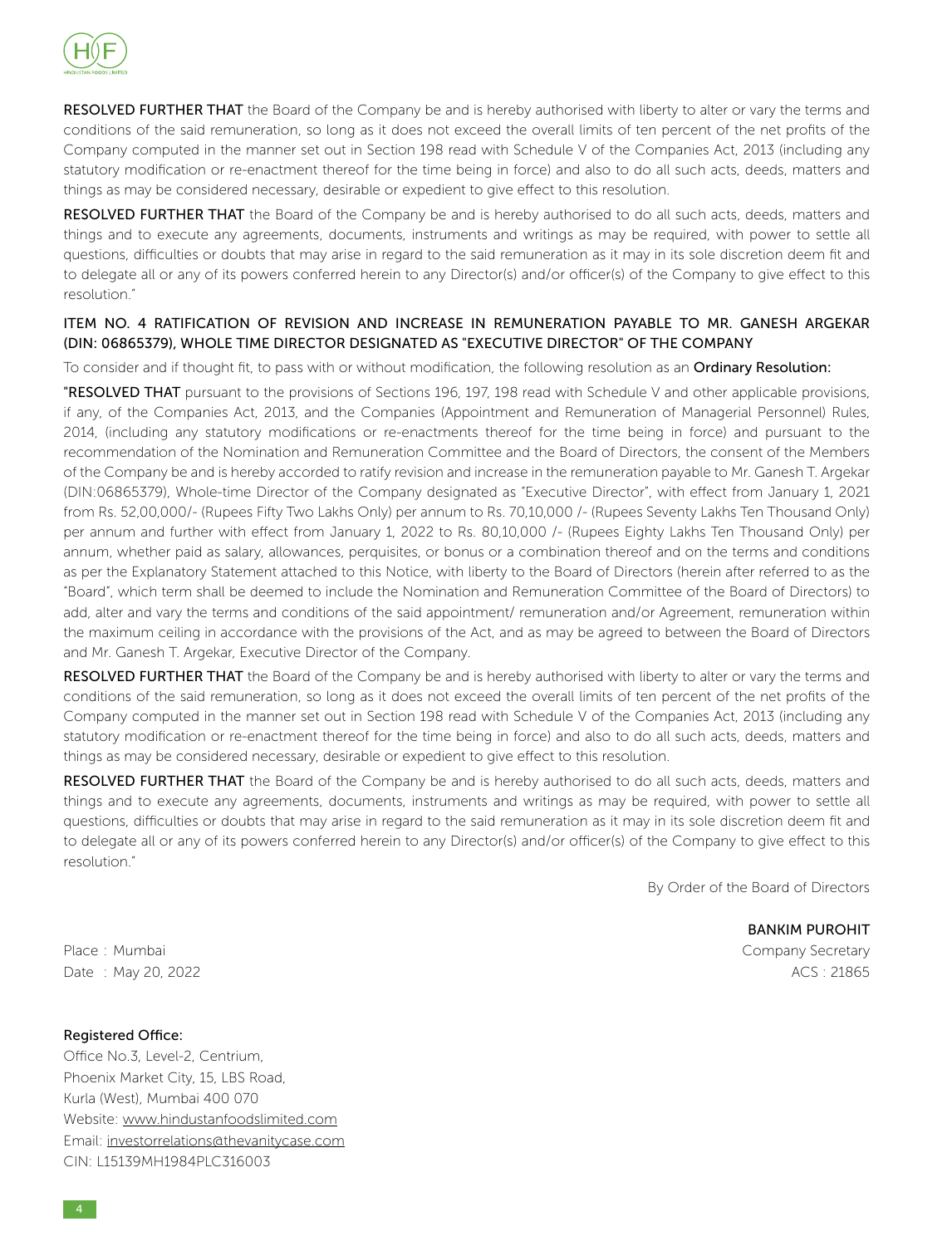

### NOTES:

- 1. The Explanatory Statement, pursuant to Section 102 of the Companies Act, 2013 read together with Rule 22 of the Companies (Management and Administration) Rules, 2014, in respect of the proposed Ordinary & Special Resolutions setting out all the material facts and reasons are enclosed herewith and forms part of this Notice.
- 2. In terms of Section 110 of the Companies Act, 2013 read with Rule 22 of Companies (Management and Administration) Rules, 2014 and Regulation 17(11) of the Listing Regulations, the business set out in the Notice above is sought to be passed by Postal Ballot. Accordingly, your approval is sought for the resolution contained in this Notice through remote E-voting.
- 3. The Postal Ballot Notice is being sent only by e-mail to those Members who have registered their e-mail address with their Depository Participant(s) ('DPs') or with Link Intime India Private Limited, Registrar and Share Transfer Agent of the Company ('LIIPL') and whose names appear in the Register of Members/ List of Beneficial Owners as received from Depositories i.e. National Securities Depository Limited ('NSDL')/Central Depository Services (India) Limited ('CDSL') as on Friday, May 27, 2022 ('Cut-off date') in accordance with the provisions of the Companies Act, 2013, read with Rules made thereunder and MCA Circulars. In accordance with the MCA Circulars mentioned above and SEBI Circular dated May 13, 2022, physical copy of the Notice along with Postal Ballot Form and pre-paid business reply envelope will not be sent to the Members for this Postal Ballot. The communication of the assent or dissent of the Members would take place through the process of remote E-voting only.
- 4. The Cut-off date for reckoning the voting rights of the Members of the Company is Friday, May 27, 2022 ("Cut-off date"). Member(s) holding Equity Shares as on Cut-off date may cast their vote through E-voting only and a person who is not a Member as on the Cut-off date shall treat this Notice for information purpose only. The E-voting period starts on Thursday, June 2, 2022 at 9:00 Hours IST and E-voting period ends on Friday, July 1, 2022 at 17:00 Hours IST.
- 5. The Board of Directors at its Meeting held on May 20, 2022 has appointed Mr. Prashant Sharma, (Membership No.: ACS 21775) of M/s. Prashant Sharma & Associates, Practicing Company Secretaries (COP No.: 7902), as the Scrutinizer for conducting the Postal Ballot (E-voting) process in fair and transparent manner in accordance with the provisions of Companies Act, 2013 and Rule 22 of the Companies (Management and Administration) Rules, 2014.
- 6. The Notice of Postal Ballot is also placed on the website of the Company i.e. www.hindustanfoodslimited.com and the website of LIIPL i.e. https://instavote.linkintime.co.in and at the relevant sections of the website of the only Stock Exchange on which the Shares of the Company are listed i.e. BSE Limited (www.bseindia.com).
- 7. Resolutions passed by the Members through Postal Ballot are deemed to have been passed as if the same has been passed at a General Meeting of the Members.
- 8. The decision of the Scrutinizer on the validity of the votes cast through remote E-voting and any other matter in this regard shall be final and binding.
- 9. All relevant documents referred in the Explanatory Statement shall be open for inspection at the Registered Office of the Company on all working days between 11.00 Hours IST to 17.00 Hours IST except Saturdays, Sundays and public holidays upto the last date of voting under Postal Ballot i.e. Friday, July 1, 2022.
- 10. Procedure for registering the e-mail addresses for obtaining the Notice of Postal Ballot and remote E-voting instructions by the Members whose e-mail addresses are not registered with the DPs (in case of Members holding shares in demat form) or with LIIPL (in case of Members holding shares in physical form) is provided hereunder.
- 11. Pursuant to Section 101 of the Companies Act, 2013 read with relevant Rule made there under, Companies can serve Notice and other communications through electronic mode to those Members who have registered their e-mail address either with the Company or with the Depository Participant(s). Members holding shares in physical form and have not registered their e-mail address can now register the same by clicking the link: www.linkintime.co.in under Investor Services > E-mail/Bank detail Registration - fill in the details, upload the required documents and submit. Members holding shares in demat form are requested to register their e-mail address with their Depository Participant(s) only. Members of the Company who have registered their e-mail address are also entitled to receive such communication in physical form, upon request.
- 12. Any queries/grievances pertaining to the E-voting process you may refer to the Frequently Asked Questions (FAQs) for Members and E-voting user manual for Members available at the Downloads sections of InstaVote E-voting manual available at https://instavote.linkintime.co.in or contact LLIPL at the following toll free no.: Tel: 022 -4918 6000.
- 13. Instructions for casting votes by electronic means are mentioned hereunder: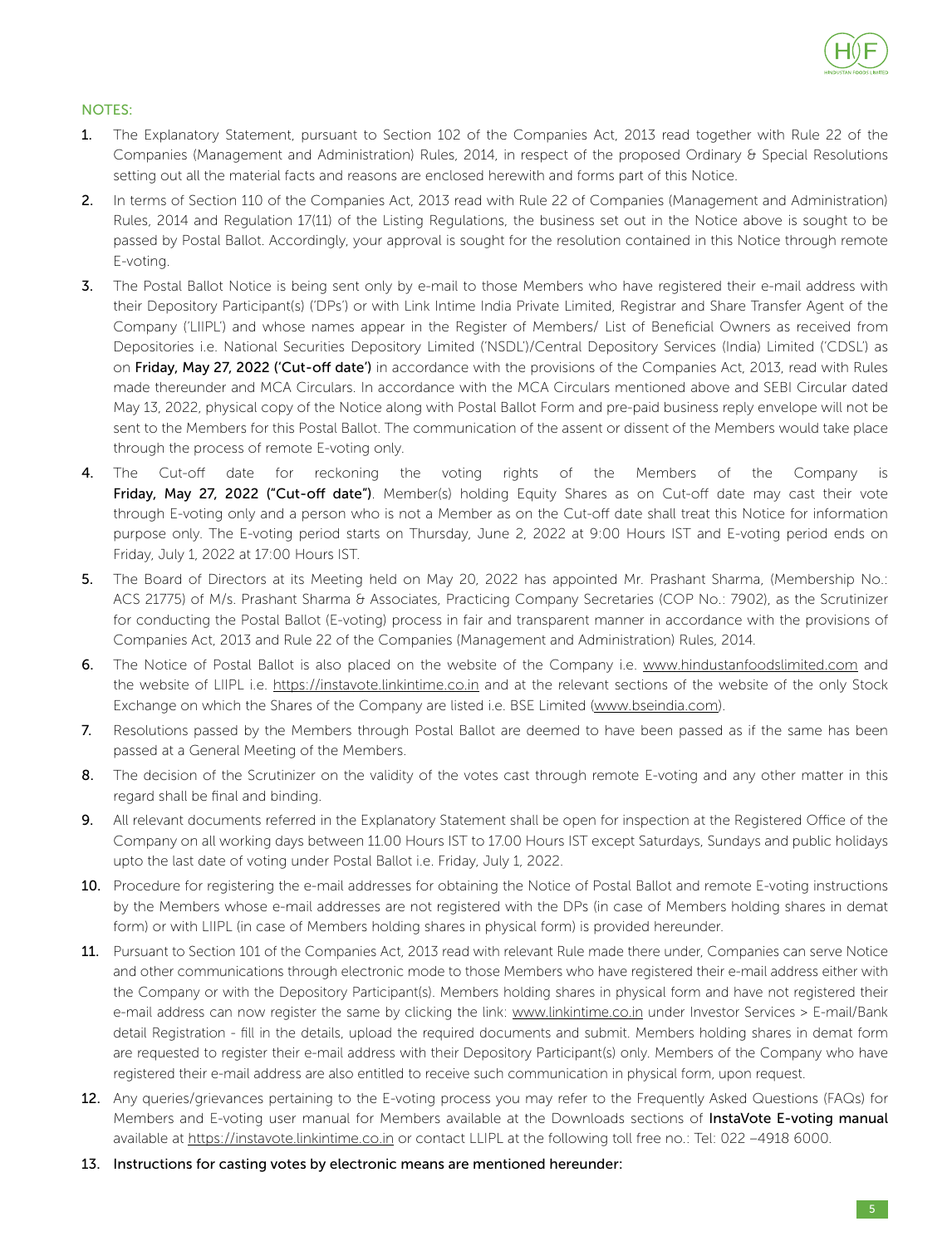

### Remote e-Voting Instructions for Shareholders post change in the Login mechanism for Individual Shareholders holding securities in Demat mode, pursuant to SEBI circular dated December 9, 2020:

Pursuant to SEBI circular dated December 9, 2020 on e-Voting facility provided by Listed Companies, Individual shareholders holding securities in Demat mode can vote through their Demat account maintained with Depositories and Depository Participants only post June 9, 2021.

Shareholders are advised to update their mobile number and email Id in their Demat accounts to access e-Voting facility.

Login method for Individual shareholders holding securities in Demat mode/ physical mode is given below:

| <b>Type of Shareholders</b>                                                     | Login Method                                                                                                                                                                                                                                                                                                                                                                                                                                                                                                                                                                                                                                                                                                                                                                                                                                                                                 |
|---------------------------------------------------------------------------------|----------------------------------------------------------------------------------------------------------------------------------------------------------------------------------------------------------------------------------------------------------------------------------------------------------------------------------------------------------------------------------------------------------------------------------------------------------------------------------------------------------------------------------------------------------------------------------------------------------------------------------------------------------------------------------------------------------------------------------------------------------------------------------------------------------------------------------------------------------------------------------------------|
| <b>Individual Shareholders</b><br>holding securities in<br>Demat mode with NSDL | If you are already registered for NSDL IDeAS facility, please visit the e-Services website of<br>$\bullet$<br>NSDL. Open web browser by typing the following URL: https://eservices.nsdl.com either on<br>a Personal Computer or on a mobile. Once the home page of e-Services is launched, click<br>on the "Beneficial Owner" icon under "Login" which is available under 'IDeAS' section. A new<br>screen will open. You will have to enter your User ID and Password.                                                                                                                                                                                                                                                                                                                                                                                                                     |
|                                                                                 | After successful authentication, you will be able to see e-Voting services. Click on "Access<br>$\bullet$<br>to e-Voting" under e-Voting services and you will be able to see e-Voting page. Click on<br>company name or e-Voting service provider name and you will be re-directed to e-Voting<br>service provider website for casting your vote during the remote e-Voting period or joining<br>virtual meeting & voting during the meeting.                                                                                                                                                                                                                                                                                                                                                                                                                                               |
|                                                                                 | If the user is not registered for IDeAS e-Services, option to register is available at<br>$\bullet$<br>https://eservices.nsdl.com.<br>Select "Register Online for IDeAS "Portal or click at<br>https://eservices.nsdl.com/SecureWeb/IdeasDirectReg.jsp                                                                                                                                                                                                                                                                                                                                                                                                                                                                                                                                                                                                                                       |
|                                                                                 | Visit the e-Voting website of NSDL. Open web browser by typing the following<br>$\bullet$<br>URL: https://www.evoting.nsdl.com/ either on a Personal Computer or on a mobile. Once<br>the home page of e-Voting system is launched, click on the icon "Login" which is available<br>under 'Shareholder/Member' section. A new screen will open. You will have to enter your<br>User ID (i.e. your sixteen digit demat account number hold with NSDL), Password/OTP and<br>a Verification Code as shown on the screen. After successful authentication, you will be<br>redirected to NSDL Depository site wherein you can see e-Voting page. Click on company<br>name or e-Voting service provider name and you will be redirected to e-Voting service<br>provider website for casting your vote during the remote e-Voting period or joining virtual<br>meeting & voting during the meeting. |
| <b>Individual Shareholders</b><br>holding securities in<br>Demat mode with CDSL | Existing user of who have opted for Easi / Easiest, they can login through their<br>$\bullet$<br>user id and password. Option will be made available to reach e-Voting page<br>without any further authentication. The URL for users to login to Easi / Easiest are<br>https://web.cdslindia.com/myeasi/home/login_or_ywww.cdslindia.com_and_click_on_New<br>System Myeasi.                                                                                                                                                                                                                                                                                                                                                                                                                                                                                                                  |
|                                                                                 | After successful login of Easi / Easiest the user will be also able to see the E Voting Menu.<br>$\bullet$<br>The Menu will have links of e-Voting service provider i.e. NSDL, KARVY, LINK NTIME, CDSL.<br>Click on e-Voting service provider name to cast your vote.                                                                                                                                                                                                                                                                                                                                                                                                                                                                                                                                                                                                                        |
|                                                                                 | If the user is not registered for Easi/Easiest, option to register is available at<br>$\bullet$<br>https://web.cdslindia.com/myeasi./Registration/EasiRegistration                                                                                                                                                                                                                                                                                                                                                                                                                                                                                                                                                                                                                                                                                                                           |
|                                                                                 | Alternatively, the user can directly access e-Voting page by providing Demat Account Number<br>$\bullet$<br>and PAN No. from a link in www.cdslindia.com home page. The system will authenticate<br>the user by sending OTP on registered Mobile & Email as recorded in the Demat Account.<br>After successful authentication, user will be provided links for the respective ESP where the<br>E Voting is in progress.                                                                                                                                                                                                                                                                                                                                                                                                                                                                      |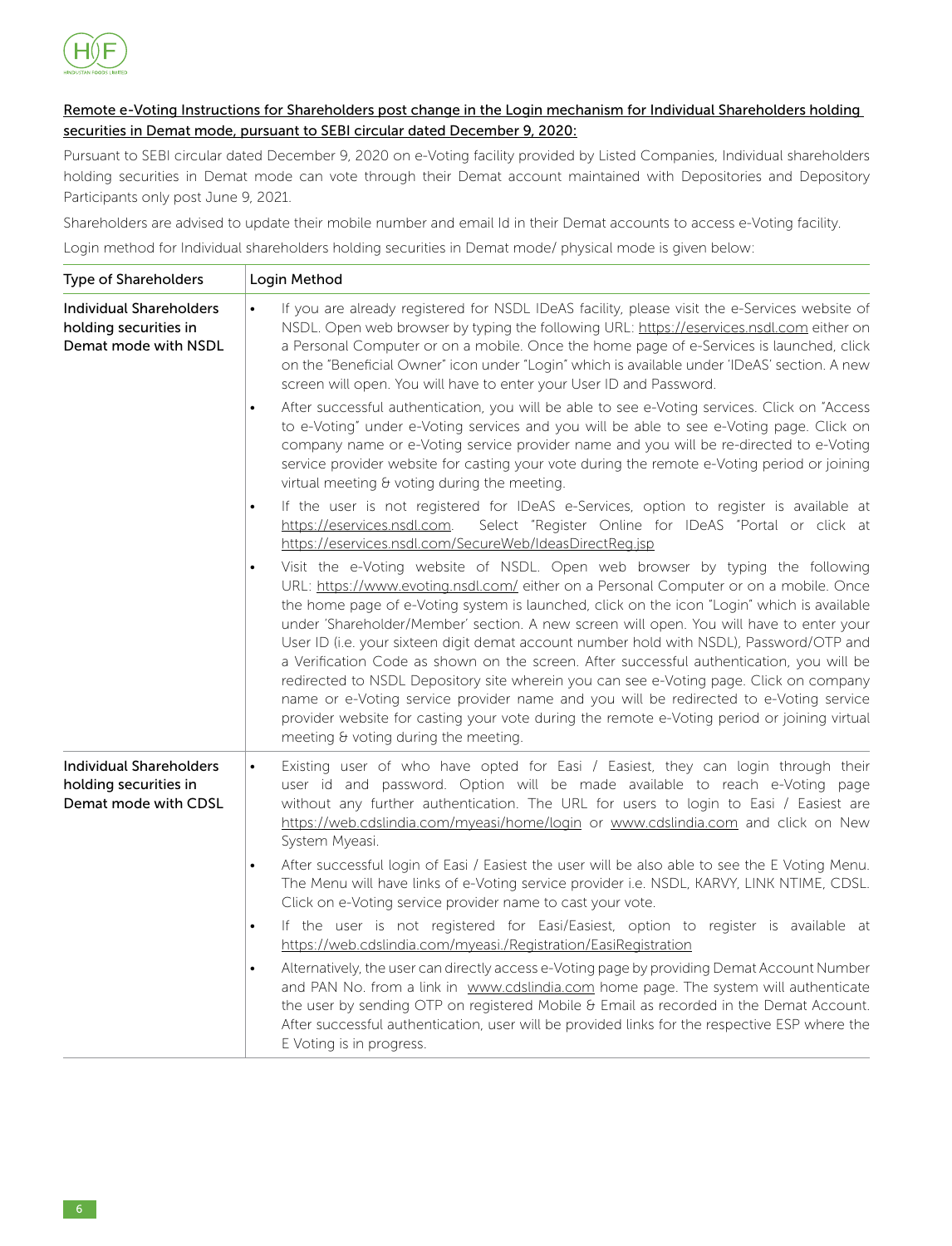

| Type of Shareholders                                                            |                       | Login Method                                                                                                                                                                                                                                                                                                                                                                                                                                                           |
|---------------------------------------------------------------------------------|-----------------------|------------------------------------------------------------------------------------------------------------------------------------------------------------------------------------------------------------------------------------------------------------------------------------------------------------------------------------------------------------------------------------------------------------------------------------------------------------------------|
| <b>Individual Shareholders</b><br>(holding securities in<br>Demat mode) & login | $\bullet$             | You can also login using the login credentials of your Demat account through your<br>Depository Participant registered with NSDL/CDSL for e-Voting facility.                                                                                                                                                                                                                                                                                                           |
| through their depository<br>participants                                        | $\bullet$             | Once login, you will be able to see e-Voting option. Once you click on e-Voting option, you<br>will be redirected to NSDL/CDSL Depository site after successful authentication, wherein<br>you can see e-Voting feature. Click on Company name or e-Voting service provider name<br>and you will be redirected to e-Voting service provider website for casting your vote during<br>the remote e-Voting period or joining virtual meeting & voting during the meeting. |
| <b>Individual Shareholders</b>                                                  | 1.                    | Open the internet browser and launch the URL: https://instavote.linkintime.co.in                                                                                                                                                                                                                                                                                                                                                                                       |
| holding securities in<br>Physical mode & e-Voting                               | $\blacktriangleright$ | Click on "Sign Up" under 'SHARE HOLDER' tab and register with your following details:-                                                                                                                                                                                                                                                                                                                                                                                 |
| service Provider is<br>LINKINTIME.                                              |                       | User ID: Shareholders/ Members holding Shares in physical form shall provide Event<br>А.<br>No + Folio Number registered with the Company.                                                                                                                                                                                                                                                                                                                             |
|                                                                                 |                       | PAN: Enter your 10-digit Permanent Account Number (PAN) (Members who have<br>В.<br>not updated their PAN with the Depository Participant (DP)/ Company shall use the<br>sequence number provided to you, if applicable.                                                                                                                                                                                                                                                |
|                                                                                 |                       | <b>DOB/DOI:</b> Enter the Date of Birth (DOB) / Date of Incorporation (DOI) (As recorded<br>C.<br>with your DP / Company - in DD/MM/YYYY format)                                                                                                                                                                                                                                                                                                                       |
|                                                                                 |                       | Bank Account Number: Enter your Bank Account Number (last four digits), as<br>D.<br>recorded with your DP/Company.                                                                                                                                                                                                                                                                                                                                                     |
|                                                                                 |                       | Shareholders/ Members holding Shares in physical form but have not recorded 'C'<br>$\bullet$<br>and 'D', shall provide their Folio number in 'D' above                                                                                                                                                                                                                                                                                                                 |
|                                                                                 | ▶                     | Set the password of your choice (The password should contain minimum 8 characters,<br>at least one special Character (@!#\$&*), at least one numeral, at least one alphabet and at<br>least one capital letter).                                                                                                                                                                                                                                                       |
|                                                                                 | ▶                     | Click "confirm" (Your password is now generated).                                                                                                                                                                                                                                                                                                                                                                                                                      |
|                                                                                 | 2.                    | Click on 'Login' under 'SHARE HOLDER' tab.                                                                                                                                                                                                                                                                                                                                                                                                                             |
|                                                                                 | 3.                    | Enter your User ID, Password and Image Verification (CAPTCHA) Code and click on<br>'Submit'.                                                                                                                                                                                                                                                                                                                                                                           |
|                                                                                 | 4.                    | After successful login, you will be able to see the notification for e-voting. Select 'View'<br>icon.                                                                                                                                                                                                                                                                                                                                                                  |
|                                                                                 | 5.                    | E-voting page will appear.                                                                                                                                                                                                                                                                                                                                                                                                                                             |
|                                                                                 | 6.                    | Refer the Resolution description and cast your vote by selecting your desired option<br>'Favour / Against' (If you wish to view the entire Resolution details, click on the 'View<br>Resolution' file link).                                                                                                                                                                                                                                                           |
|                                                                                 | 7.                    | After selecting the desired option i.e. Favour / Against, click on 'Submit'. A confirmation<br>box will be displayed. If you wish to confirm your vote, click on 'Yes', else to change your<br>vote, click on 'No' and accordingly modify your vote.                                                                                                                                                                                                                   |

### Institutional shareholders:

Institutional shareholders (i.e. other than Individuals, HUF, NRI etc.) and Custodians are required to log on the e-voting system of LIIPL at https://instavote.linkintime.co.in and register themselves as 'Custodian / Mutual Fund / Corporate Body'. They are also required to upload a scanned certified true copy of the board resolution /authority letter/power of attorney etc. together with attested specimen signature of the duly authorised representative(s) in PDF format in the 'Custodian / Mutual Fund / Corporate Body' login for the Scrutinizer to verify the same.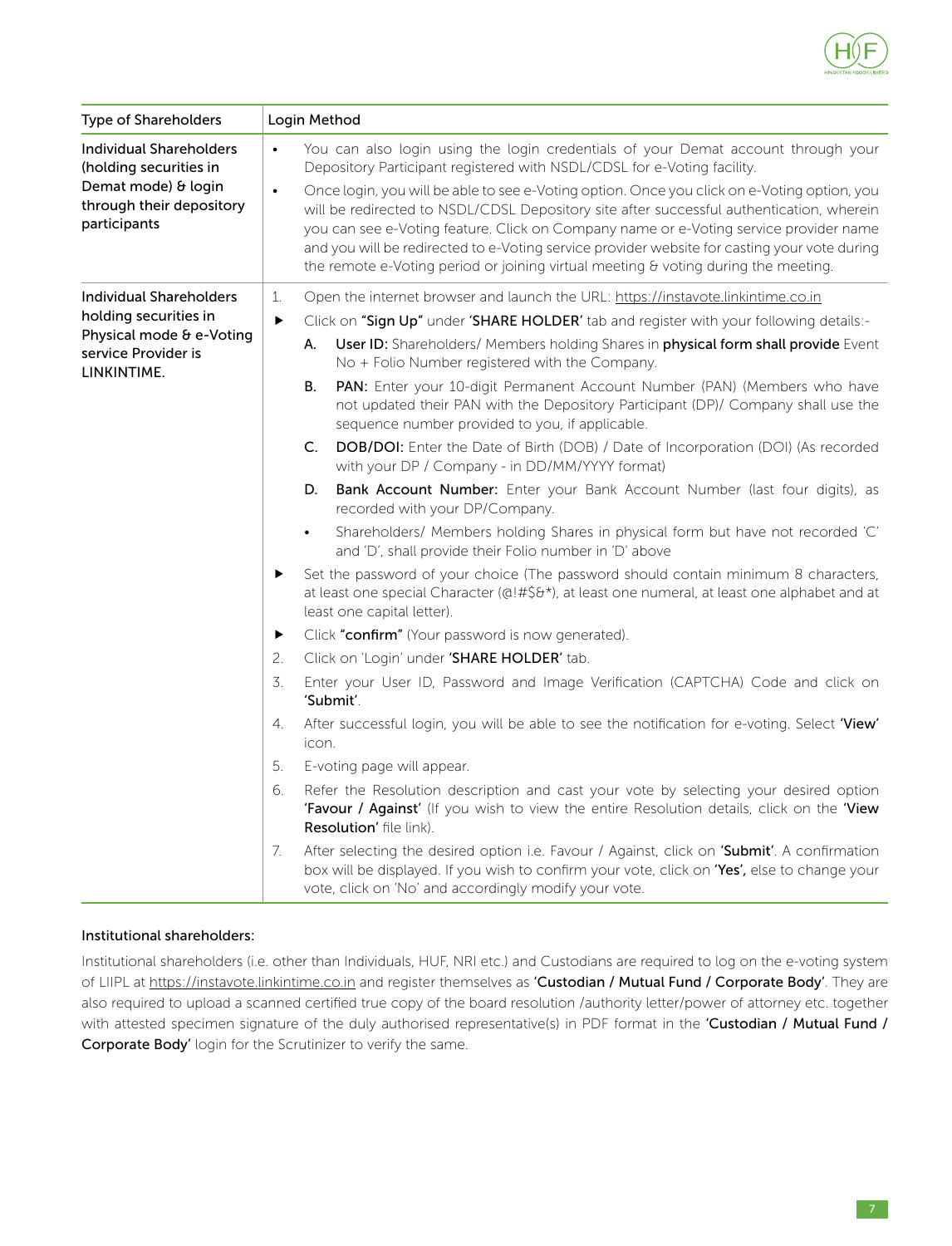

### Individual Shareholders holding securities in Physical mode & e-voting service Provider is LINKINTIME, have forgotten the password:

- o Click on 'Login' under 'SHARE HOLDER' tab and further Click 'forgot password?'
- o Enter User ID, select Mode and Enter Image Verification (CAPTCHA) Code and Click on 'Submit'.
	- In case shareholders/ Members is having valid email address, Password will be sent to his / her registered e-mail address.
	- Shareholders/ Members can set the password of his/her choice by providing the information about the particulars of the Security Question and Answer, PAN, DOB/DOI, Bank Account Number (last four digits) etc. as mentioned above.
	- The password should contain minimum 8 characters, at least one special character (@!#\$&\*), at least one numeral, at least one alphabet and at least one capital letter.

### Individual Shareholders holding securities in Demat mode with NSDL/ CDSL have forgotten the password:

- Shareholders/ Members who are unable to retrieve User ID/ Password are advised to use Forget User ID and Forget Password option available at abovementioned depository/ depository participants website.
	- $\triangleright$  It is strongly recommended not to share your password with any other person and take utmost care to keep your password confidential.
	- For shareholders/ Members holding shares in physical form, the details can be used only for voting on the resolutions contained in this Notice.
	- $\triangleright$  During the voting period, shareholders/ Members can login any number of time till they have voted on the resolution(s) for a particular "Event".

### Helpdesk for Individual Shareholders holding securities in demat mode:

In case shareholders/ Members holding securities in demat mode have any technical issues related to login through Depository i.e. NSDL/ CDSL, they may contact the respective helpdesk given below:

| Login type                                                                  | Helpdesk details                                                                                                                                                                          |
|-----------------------------------------------------------------------------|-------------------------------------------------------------------------------------------------------------------------------------------------------------------------------------------|
| Individual<br>Shareholders holding<br>securities in Demat<br>mode with NSDI | Members facing any technical<br>issue in login can contact NSDL<br>helpdesk by sending a request<br>at evoting@nsdl.co.in or call<br>at toll free no.: 1800 1020 990<br>and 1800 22 44 30 |
| Individual<br>Shareholders holding<br>securities in Demat<br>mode with CDSL | Members facing any technical<br>issue in login can contact CDSL<br>helpdesk by sending a request at<br>helpdesk.evoting@cdslindia.com<br>or contact at 022-23058738 or<br>22-23058542-43  |

### Helpdesk for Individual Shareholders holding securities in physical mode/ Institutional shareholders  $\theta$  e-Voting service Provider is LINKINTIME.

In case shareholders/ Members holding securities in physical mode/ Institutional shareholders have any queries regarding e-voting, they may refer the Frequently Asked Questions ('FAQs') and InstaVote e-Voting manual available at https://instavote.linkintime.co.in, under Help section or send an email to eNotices@linkintime.co.in or contact on: - Tel: 022 –4918 6000.

### GENERAL INFORMATION:

14. The Scrutiniser shall after the conclusion of Postal Ballot process, will unblock the votes cast through remote E-voting in the presence of at least two witnesses not in the employment of the Company and shall make, not later than 2 (Two) working days of the conclusion of the Postal Ballot, a Scrutiniser's Report of the total votes cast in favour or against, if any, to the Chairman or a person authorised by him in writing, who shall countersign the same and declare the result of the voting forthwith.

The Results declared along with the report of the Scrutiniser shall be placed on the website of the Company www.hindustanfoodslimited.com and also on the website of LIIPL immediately after the declaration of result by the Chairman or a person authorised by him in writing. The results shall also be immediately forwarded to the Stock Exchange i.e BSE Limited.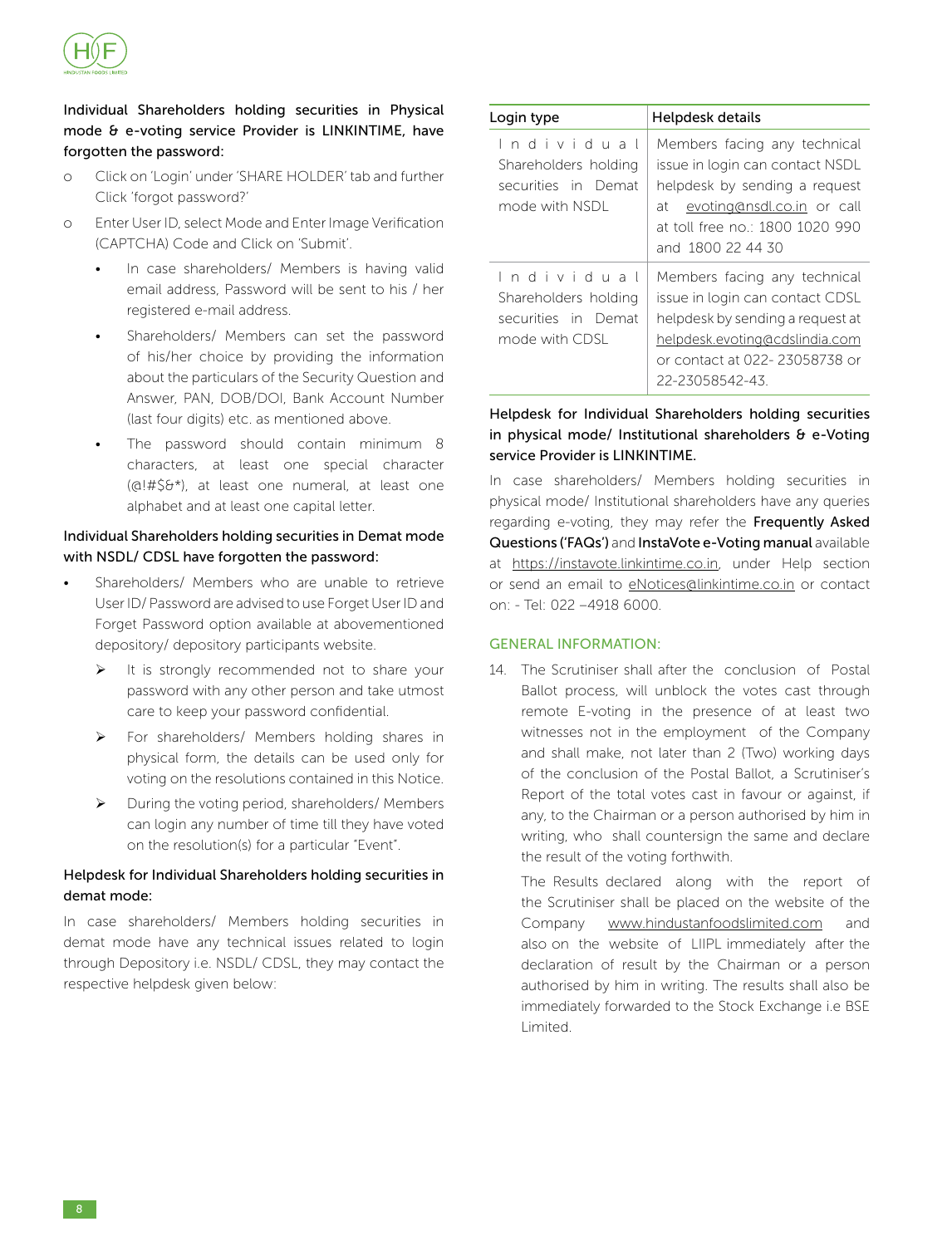

### PROCEDURE FOR INSPECTION OF DOCUMENTS:

15. Members who wish to inspect the documents, as mentioned in the Notice of the Postal Ballot or as required under the law, may write to the Company at investorrelations@thevanitycase.com and the Company shall endeavour to provide inspection of documents by such Member. All the documents referred to in the accompanying Notice and Explanatory Statements, shall be available for inspection through electronic mode, basis the request being sent on investorrelations@thevanitycase.com.

### OTHER INFORMATION:

- 16. Securities and Exchange Board of India ("SEBI") has mandated that securities of Listed Companies can be transferred only in dematerialised form w.e.f. April 1, 2019. Accordingly, the Company/Link Intime has stopped accepting any fresh lodgement of transfer of Shares in physical form. Members holding Shares in physical form are advised to avail of the facility of dematerialisation.
- 17. Members are requested:
	- (i) Intimate to the Registrar  $\theta$  Transfer Agent (R&TA) of the Company immediately, about any change in their address.
	- (ii) Members holding Shares in Demat form are hereby informed that bank particulars registered with their respective Depository Participants, with whom they maintain their Demat accounts, will be used by the Company for the payment of dividend, if any. The Company or its Registrar cannot act on any request received directly from the Members holding Shares in Demat form for any change of bank particulars. Such changes are to be intimated only to the Depository Participants of the Members. Members holding Shares in Demat form are requested to intimate any change in their address and / or bank mandate immediately to their Depository Participants and not to the Company's RTA.
- (iii) Quote Registered Folio no. or DP ID/Client ID no. in all their correspondence to the Company or approach the R&TA of the Company for consolidation of folios. Avail Nomination facility by filing in form SH-13 in accordance with Section 72 of the Companies Act, 2013 and forward the same to the R&TA, if not done. (Applicable for those holding Shares in physical form). Send all Share transmission/ name deletion lodgements (physical mode)/ correspondence to the R&TA of the Company, Link Intime India Private Limited.
- (iv) The Securities and Exchange Board of India (SEBI) has mandated the submission of Permanent Account Number (PAN) by every participant in securities market. Members holding Shares in electronic form are, therefore, requested to submit the PAN to their Depository Participants with whom they are maintaining their Demat accounts. Members holding Shares in physical form can submit their PAN details to the Company or the Company's RTA.

By Order of the Board of Directors

### BANKIM PUROHIT

Place : Mumbai Company Secretary Date : May 20, 2022 ACS : 21865

### Registered Office:

Office No.3, Level-2, Centrium, Phoenix Market City, 15, LBS Road, Kurla (West), Mumbai 400 070 Website: www.hindustanfoodslimited.com Email: investorrelations@thevanitycase.com CIN: L15139MH1984PLC316003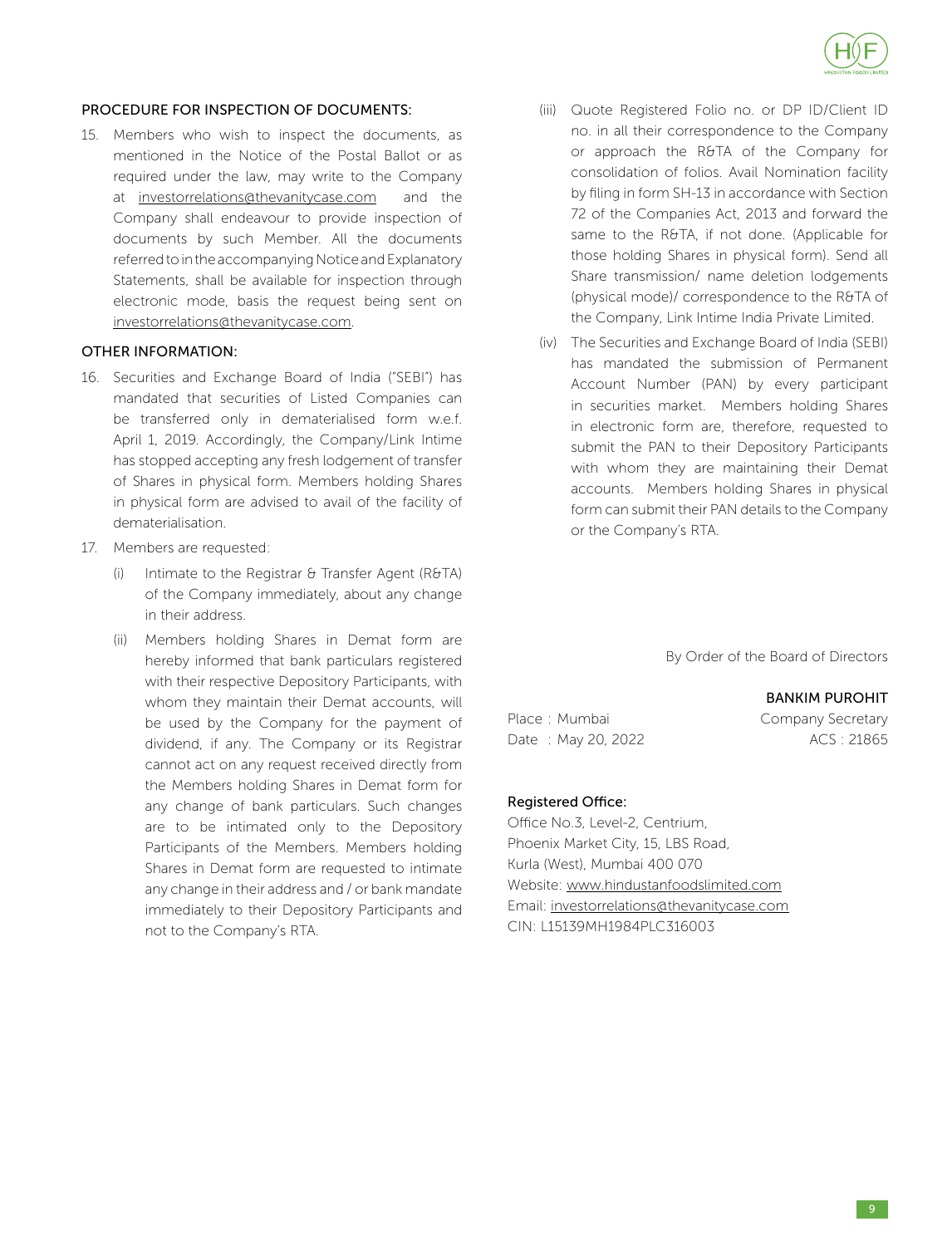

### EXPLANATORY STATEMENT PURSUANT TO SECTION 102 OF THE COMPANIES ACT, 2013

### IN RESPECT OF ITEM NO. 1

Equity Shares of the Company are listed on BSE Limited and are being traded on BSE Limited and permitted to trade on National Stock Exchange of India Limited (NSE) also. In order to improve the liquidity of the Company's Share and to make it more affordable for small investors and retail investors as also to broaden the small investors base, the Board of Directors of the Company, at its Meeting held on May 20, 2022 has recommended to sub-divide (split) the nominal/face value of each Equity Share having a present value of Rs. 10/- (Rupees Ten Only) each into 5 (Five) Equity Shares of face value of Rs. 2/- (Rupees Two Only) each, subject to approval of the Members. Article 73 (iii) of the Articles of Association of the Company permits sub-division of Shares subject to approval of Members.

Upon approval of the Shareholders for sub-division of Equity Shares, in case the Equity Shares are held in physical form, the old Share Certificate(s) of the face value of Rs. 10/- each will stand automatically cancelled on the record date and new certificate(s) of the face value of Rs. 2/- each, fully paid up, will be dispatched to the Shareholders without necessity of surrendering the old Share Certificate(s) of the face value of Rs. 10/- each. In case the Equity Shares are held in dematerialized form, the sub-divided Equity Shares will be directly credited to the Shareholder's Demat account on the record date in lieu of their existing Equity Shares.

None of the Directors, Key Managerial Personnel or their relatives are in any way concerned or interested, financially or otherwise, in the resolution, except to the extent of their respective Shareholding, if any, in the Company.

Accordingly, the Board recommends passing of the Resolution set out in Item No. 1 of the accompanying Notice as an Ordinary Resolution.

### IN RESPECT OF ITEM NO. 2

The proposed Sub-division of the 1 (One) Equity Share of the face value of Rs. 10/- (Rupees Ten Only) each into 5 (Five) Equity Shares of the Face Value of Rs. 2/- (Rupees Two Only) each requires amendment in the Capital Clause of the Memorandum of Association of the Company.

Accordingly, Clause V of the Memorandum of Association of the Company is proposed to be amended as set out in Agenda Item No. 2 of the accompanying Notice reflecting the corresponding changes in the Authorized Share Capital of the Company, consequent to the proposed sub-division of Equity Shares from Rs. 53,15,22,530/- (Rupees Fifty Three

Crores Fifteen Lakhs Twenty Two Thousand Five Hundred and Thirty Only) divided into 5,31,52,253 (Five Crores Thirty One Lakhs Fifty Two Thousand Two Hundred and Fifty Three) Equity Shares of Rs. 10/- (Rupees Ten Only) each to Rs. 53,15,22,530/- (Rupees Fifty Three Crores Fifteen Lakhs Twenty Two Thousand Five Hundred and Thirty Only) divided into 26,57,61,265 (Twenty Six Crores Fifty Seven Lakhs Sixty One Thousand Two Hundred and Sixty Five) Equity Shares of Rs. 2/- (Rupees Two Only) each.

None of the Directors, Key Managerial Personnel or their relatives are in any way concerned or interested, financially or otherwise, in the resolution, except to the extent of their respective Shareholding, if any, in the Company.

Accordingly, the Board recommends passing of the Resolution set out in Item No. 2 of the accompanying Notice as a Special Resolution.

A copy of the Memorandum of Association and Articles of Association of the Company is open for inspection by the Members electronically upto the date of the Postal Ballot.

### IN RESPECT OF ITEM NO. 3

Based on the recommendation of the Nomination and Remuneration Committee, the Board of Directors in their Meeting held on May 22, 2017 and the Shareholders in their Annual General Meeting held on September 27, 2017 had given their approval for appointment of Mr. Sameer Kothari as the Managing Director of the Company for period of 5 years w.e.f. May 22, 2017 till May 21, 2022.

Further, the Nomination and Remuneration Committee and the Board of Directors, at their Meeting held on February 12, 2020, recommended revision in the remuneration payable to Mr. Sameer Kothari w.e.f. January 1, 2020 till the remaining period of his tenure i.e. upto May 21, 2022 to Rs. 13,00,000/- (Rupees Thirteen Lakhs Only) per month, irrespective of adequacy of the profits of the Company and the Shareholders in their Annual General Meeting held on September 18, 2020 had given their approval.

Thereafter, The Nomination and Remuneration Committee in their Meeting held on May 20, 2022, subject to approval of the Board of Directors and the Members of the Company, recommended re-appointment and remuneration payable to Mr. Sameer Kothari for a term of five years with effect from May 22, 2022 upto May 21, 2027. The recommendation was approved by the Board of Directors at their Meeting held on May 20, 2022.

The proposed re-appointment and remuneration payable to be ratified from May 22, 2022 is as follows: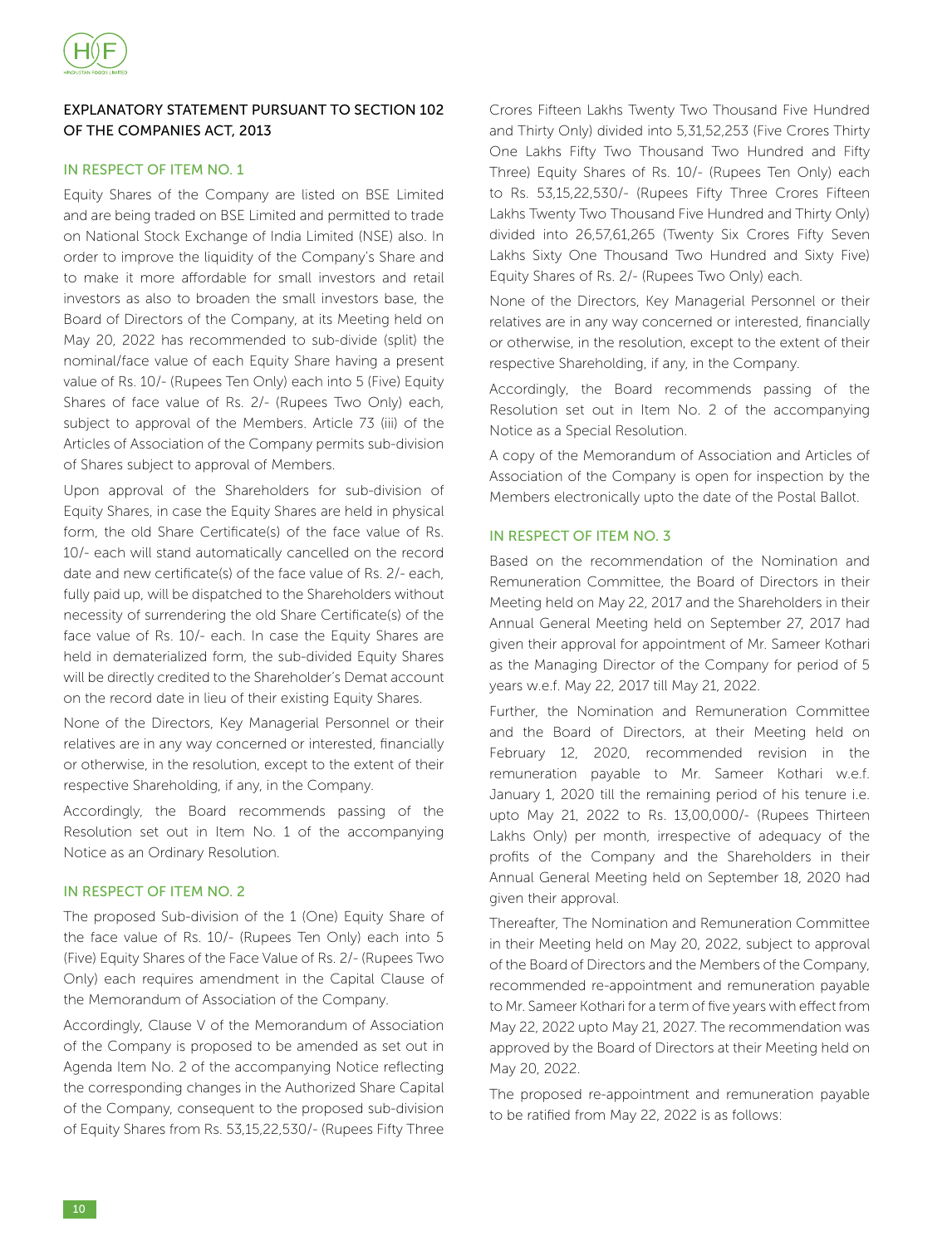

- 1) Tenure: 5 years w.e.f. May 22, 2022 till May 21, 2027;
- 2) Term of Payment of Remuneration: 5 years with effect from May 22, 2022 till completion of tenure;
- 3) Remuneration: a) Salary of Rs. 13,00,000/- (Rupees Thirteen Lakhs) per month with increments as may be decided by the Board from time to time; b) Perquisites and allowance: in addition to the salary, Mr. Sameer Kothari shall also be entitled to any other perquisites and allowances or any combinations thereof.
- 4) In case of absence or inadequacy of profit in any Financial Year, the aforesaid remuneration and perquisites shall be paid to Mr. Sameer Kothari as minimum remuneration.
- 5) The terms and conditions of appointment of Managing Director may be altered and varied from time to time by the Board in such manner as may be mutually agreed, subject to such approvals as may be required and within overall limits of 10% net profits as set out in Section 198 of the Companies Act, 2013 and Schedule V of the Act.
- 6) The Managing Director shall not be paid any sitting fees for attending the Board or any other Committee Meetings.
- 7) The Managing Director is not liable to retire by rotation.
- 8) The above may be treated as an abstract as required under Section 190 of the Act. Draft Agreement proposed to be entered into between the Company and Mr. Sameer Kothari, is open for inspection by Members at the Registered Office during the working days.
- 9) The details of Mr. Sameer Kothari as required to be given pursuant to the Listing Regulations and Secretarial Standards is attached to the Notice.

The Board considers that his association as a Managing Director, will be beneficial and in the interest of the Company.

Accordingly, the Board recommends passing of the Resolution set out in Item No. 3 of the accompanying Notice as an Ordinary Resolution.

The profile and brief information of Mr. Sameer Kothari is provided as Annexure to this Notice.

Mr. Sameer Kothari is interested in the resolution set out at Item No. 3 of the Notice with regard to his re-appointment and remuneration. Relatives of Mr. Sameer Kothari may be deemed to be interested in the resolution to the extent of their Shareholding interest, if any, in the Company.

Save and except the above, none of the other Directors / Key Managerial Personnel of the Company / their relatives are, in any way, concerned or interested, financially or otherwise, in the resolution.

A copy of the agreement dated May 20, 2022 between Mr. Sameer Kothari and the Company would be available for inspection for the Members at the Registered Office of the Company during the office hours on any working day, except Saturdays, Sundays and public holidays, between 11.00 hours IST to 17.00 hours IST.

### IN RESPECT OF ITEM NO. 4

Based on the recommendation of the Nomination and Remuneration Committee and the Board, in their Meeting held on March 16, 2020 and the Shareholders in their Annual General Meeting held on September 18, 2020 had given their approval for Remuneration payable to Mr. Ganesh Argekar for period of 3 years w.e.f. May 19, 2020 upto May 18, 2023 as a Whole Time Director of the Company designated as Executive Director at a Remuneration of Rs. 48,00,000/- (Rupees Forty Eight Lakh only) per annum and Rs. 4,00,000/- (Rupees Four Lakhs only) per annum by way of Bonus, Salary and allowances & Perquisites.

Further, on the recommendation of the Nomination and Remuneration Committee, the Board in their Meeting held on November 12, 2021 subject to approval of the Members, had given their approval for revision in remuneration payable to Mr. Ganesh T. Argekar from Rs. 48,00,000/- p.a. (Rupees Forty Eight Lakhs Only) and Rs. 4,00,000/- p.a.(Rupees Four lakhs Only) as bonus to Rs. 70,10,000/- p.a. (Rupees Seventy lakhs Ten Thousand Only) w.e.f. January 1, 2021.

Thereafter, the Nomination and Remuneration Committee in their Meeting held on May 20, 2022, subject to approval of Board and Members of the Company, recommended revision and increase in the remuneration payable to Mr. Ganesh T Argekar from Rs. 70,10,000/- p.a. (Rupees Seventy Lakhs Ten Thousand Only) to Rs. 80,10,000/- p.a. (Rupees Eighty Lakhs Ten Thousand Only) w.e.f. January 1, 2022, irrespective of adequacy of the profits of the Company. The recommendation was approved by the Board of Directors at their Meeting held on May 20, 2022.

In consideration of the duties and obligations undertaken by the Executive Director herein above, the Company has paid him the revised remuneration as per the terms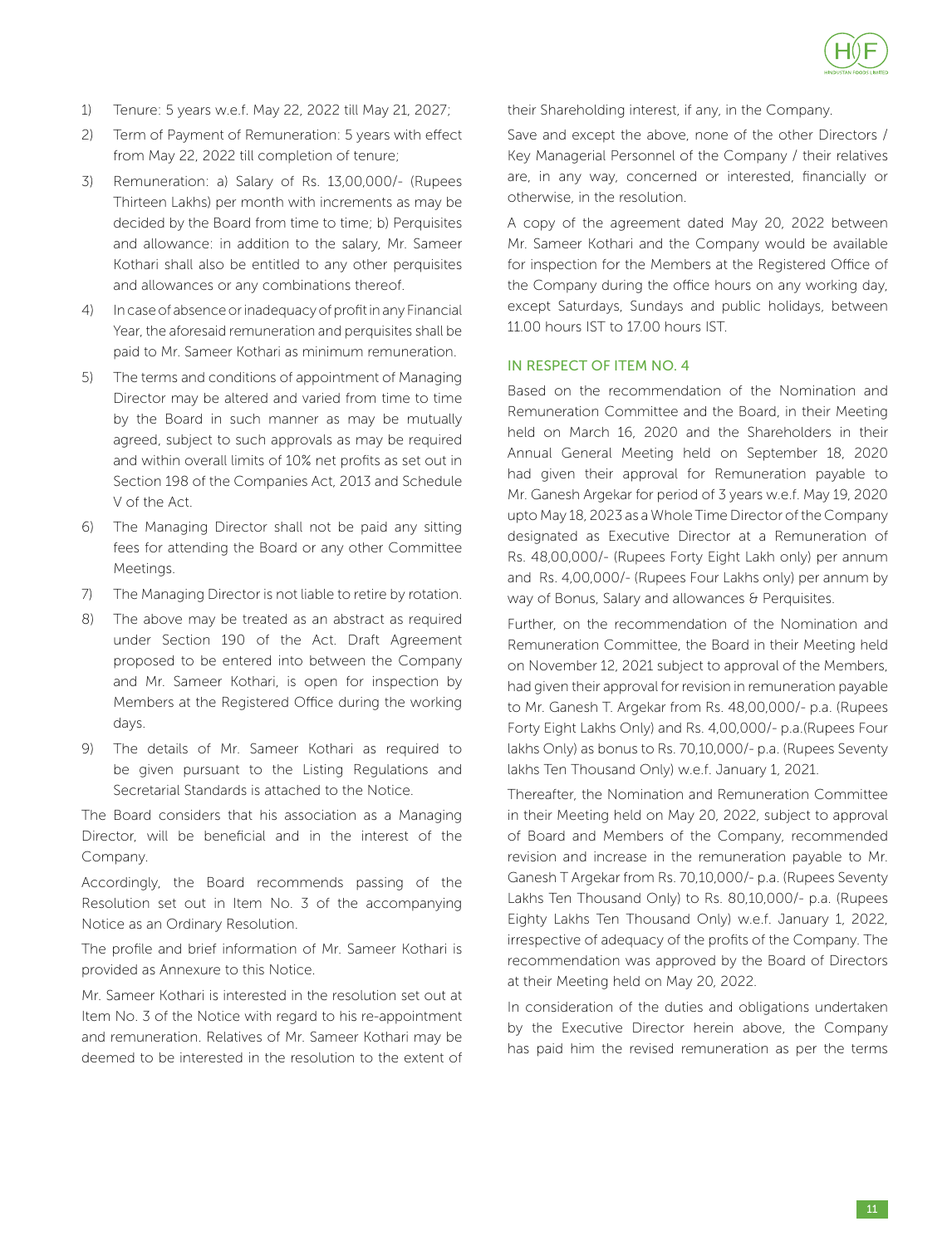

and conditions detailed w.e.f. January 1, 2022, upto the remaining of his tenure of the present term as an Executive Director i.e. upto May 18, 2023 subject to the ratification/ approval of Shareholders.

The proposed remuneration to be ratified from January 1, 2022 is as follows:

- 1) Term of revision in Payment of Remuneration: with effect from January 1, 2022.
- 2) Remuneration: a) Salary of Rs. 80,10,000/- (Rupees Eighty Lakh Ten Thousand Only) per annum with increments as may be decided by the Board from time to time; b) Perquisites and allowance: In addition to the salary, Mr. Ganesh T Argekar shall also be entitled to the perquisites and allowances as decided by the Board from time to time.
- 3) In case of absence or inadequacy of profit in any Financial Year, the aforesaid remuneration and perquisites shall be paid to Mr. Ganesh T Argekar as minimum remuneration.
- 4) The terms and conditions of appointment of Executive Director may be altered and varied from time to time by the Board in such manner as may be mutually agreed, subject to such approvals as may be required and within overall limits of 10% of net profits as set out in Section 198 of the Companies Act, 2013 and Schedule V of the Act.
- 5) The Whole-time Director, designated as Executive Director shall not be paid any sitting fees for attending the Board or any other Committee Meetings.
- 6) The Whole-time Director, designated as Executive Director is not liable to retire by rotation.
- 7) The above may be treated as an abstract as required under Section 190 of the Act. Draft Agreement proposed to be entered into between the Company and Mr. Ganesh T Argekar, is open for inspection by Members at the Registered Office during the working days.
- 8) The details of Mr. Ganesh T Argekar as required to be given pursuant to the Listing Regulations and Secretarial Standards is attached to the Notice.

The Board considers that his association as an Executive Director, will be beneficial and in the interest of the Company.

Accordingly, the Board recommends passing of the Resolution set out in Item No. 4 of the accompanying Notice as an Ordinary Resolution.

The profile and brief information of Mr. Ganesh Argekar is provided as Annexure to this Notice.

Mr. Ganesh T Argekar is interested in the resolution set out at Item No. 4 of the Notice with regard to his remuneration. Relatives of Mr. Ganesh T Argekar may be deemed to be interested in the resolution to the extent of their Shareholding interest, if any, in the Company.

Save and except the above, none of the other Directors / Key Managerial Personnel of the Company / their relatives are, in any way, concerned or interested, financially or otherwise, in the resolution.

A copy of the agreement dated May 20, 2022, between Mr. Ganesh T Argekar and the Company would be available for inspection for the Members at the Registered Office of the Company during the office hours on any working day, except Saturdays, Sundays and public holidays, between 11.00 hours IST to 17.00 hours IST.

By Order of the Board of Directors

### BANKIM PUROHIT

Place : Mumbai Company Secretary Date : May 20, 2022 <br>
ACS : 21865

### Registered Office:

Office No.3, Level-2, Centrium, Phoenix Market City, 15, LBS Road, Kurla (West), Mumbai 400 070 Website: www.hindustanfoodslimited.com Email: investorrelations@thevanitycase.com CIN: L15139MH1984PLC316003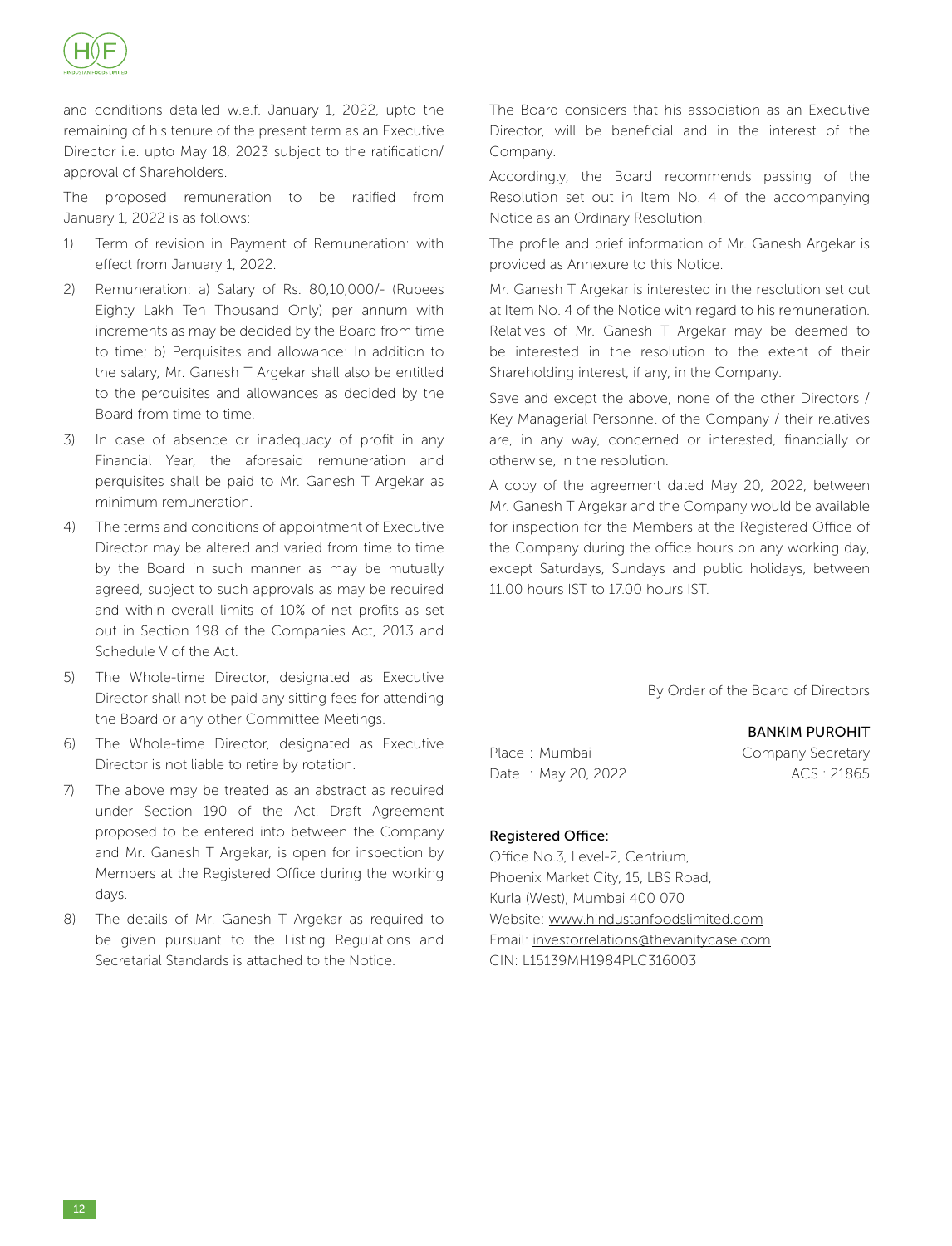|        | i      |
|--------|--------|
| I      | I<br>ì |
|        |        |
| I<br>G |        |

Particulars and additional information of the Directors seeking appointment / re-appointment pursuant to Regulation 36(3) of the Listing Regulations and in 1. Particulars and additional information of the Directors seeking appointment / re-appointment pursuant to Regulation 36(3) of the Listing Regulations and in terms of Secretarial Standards on General Meetings (SS-2): terms of Secretarial Standards on General Meetings (SS-2):  $\overrightarrow{H}$ 

| Name of the Director                                                                    | Mr. Sameer R. Kothari                                                                                                                                                                                                                                                                                        | Mr. Ganesh T. Argekar                                                                                                                                                                                                                        |
|-----------------------------------------------------------------------------------------|--------------------------------------------------------------------------------------------------------------------------------------------------------------------------------------------------------------------------------------------------------------------------------------------------------------|----------------------------------------------------------------------------------------------------------------------------------------------------------------------------------------------------------------------------------------------|
| Category                                                                                | Executive, Non-Independent Director<br>Managing Director,                                                                                                                                                                                                                                                    | Whole Time Director, Executive, Non-Independent Director                                                                                                                                                                                     |
| Age                                                                                     | 49 years                                                                                                                                                                                                                                                                                                     | 50 years                                                                                                                                                                                                                                     |
| $\frac{z}{\Omega}$                                                                      | 01361343                                                                                                                                                                                                                                                                                                     | 06865379                                                                                                                                                                                                                                     |
| Date of first appointment                                                               | May 22, 2017                                                                                                                                                                                                                                                                                                 | May 19, 2014                                                                                                                                                                                                                                 |
| Profile of the Director                                                                 | Products for Branded Companies and is the Promoter of the<br>He is a Chartered Accountant and holds an<br>experience in the industry of contract manufacturing of FMCG<br>is a professional with over 25 years of rich<br>niversity (USA).<br>MBA from Cornell U<br>Mr. Sameer Kothari<br>Vanity Case Group. | Mr. Ganesh T. Argekar is B.Sc. (Chemistry) and PGDMM-IIMM<br>and is Head-Supply Chain of Vanity Case Group of Companies,<br>having about 26 years of overall work experience, during<br>which time he has held various managerial positions. |
| Expertise in specific<br>functional area                                                | Leadership and Business Management                                                                                                                                                                                                                                                                           | Production Expert                                                                                                                                                                                                                            |
| Qualification                                                                           | ornell University (USA).<br>CA and MBA from C                                                                                                                                                                                                                                                                | B.Sc. (Chemistry), PGDMM - IIMM                                                                                                                                                                                                              |
| Directorship held in other<br>Companies (including<br>Foreign and Private<br>Companies) | Products Private Limited<br>Adonia Cosmetics Private Limited<br>Avalon Cosmetics Private Limited<br>Vanity Case India Private Limited<br>HFL Consumer<br>$\widehat{+}$<br>$\widehat{\sim}$<br>$\widehat{5}$<br>ุี่⊐                                                                                          | HFL Consumer Products Private Limited<br>$\widehat{\hskip2in}$                                                                                                                                                                               |
| Committees of the Board<br>of other Companies<br>Membership of the                      | $\overline{\overline{z}}$                                                                                                                                                                                                                                                                                    | <b>III</b>                                                                                                                                                                                                                                   |
| Number of Shares held in<br>the Company                                                 | 24,15,183                                                                                                                                                                                                                                                                                                    | 50,000                                                                                                                                                                                                                                       |
| attended during the year<br>No. of Board Meetings<br>2021-22                            | 4 of 4                                                                                                                                                                                                                                                                                                       | 4 of 4                                                                                                                                                                                                                                       |

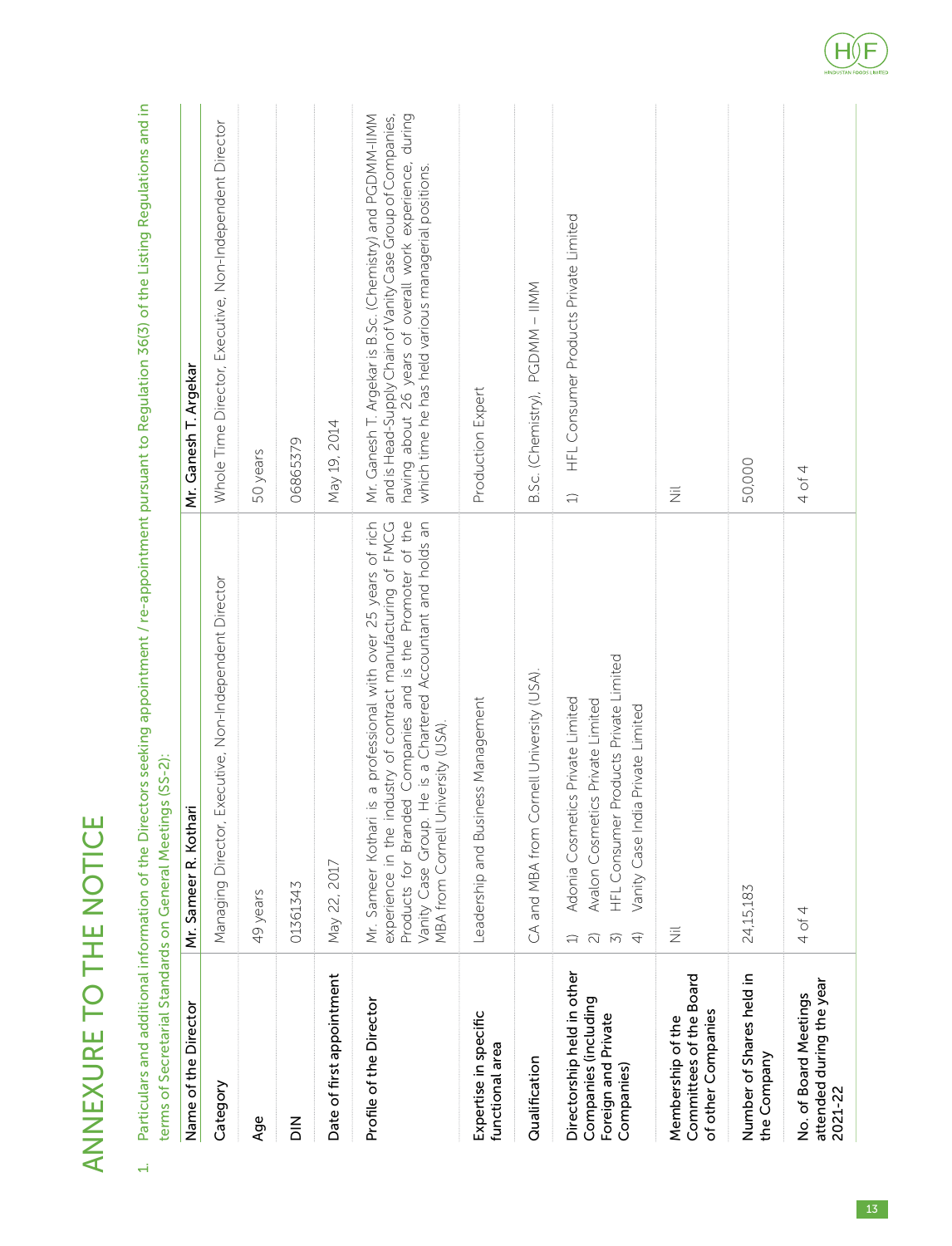|           | General Information                                                                                                                                        |                                                                                                                                                                                                                       |                                                        |                           |
|-----------|------------------------------------------------------------------------------------------------------------------------------------------------------------|-----------------------------------------------------------------------------------------------------------------------------------------------------------------------------------------------------------------------|--------------------------------------------------------|---------------------------|
|           | Nature of Industry                                                                                                                                         | Extruded Cereal products. The Company also manufactures<br>The Company is engaged in the manufacture of Milk & Cereal<br>Leather footwear, Pest Control Products, Food and Beverages,<br>Personal Care and Home Care. | bases Baby food, Extruded Snacks, Instant Porridge and |                           |
| $\sim$    | Date or expected date of commencement of commercial production                                                                                             | The Company is already into commercial production of<br>above products.                                                                                                                                               |                                                        |                           |
| $\vec{v}$ | date of commencement of activities as per<br>is appearing in prospectus<br>In case of new companies, expected<br>project approved by financial institution | Not Applicable                                                                                                                                                                                                        |                                                        |                           |
| 4.        | indicators<br>Financial performance based on given                                                                                                         |                                                                                                                                                                                                                       | Rs. in lakhs                                           |                           |
|           | Financial Parameters                                                                                                                                       | FY 2021-2022                                                                                                                                                                                                          | FY 2020-21*                                            | FY 2019-20                |
|           | Total Income                                                                                                                                               | 2,02,601.80                                                                                                                                                                                                           | 1,40,989.80                                            | 77,310.35                 |
|           | Profit / (Loss) before Tax                                                                                                                                 | 7,689.56                                                                                                                                                                                                              | 5,448.34                                               | 3,436.20                  |
|           | Profit / (Loss) after Tax                                                                                                                                  | 5,007.70                                                                                                                                                                                                              | 3,933.28                                               | 2,273.14                  |
|           | Dividend paid / recommended (including Corporate Dividend Tax)                                                                                             | $\overline{\overline{z}}$                                                                                                                                                                                             | $\overline{\overline{z}}$                              | $\overline{\overline{z}}$ |
|           | Dividend Rate %                                                                                                                                            | $\leq$                                                                                                                                                                                                                | $\leq$ $\geq$                                          | $\sum_{i=1}^{n}$          |
|           | *National Company Law Tribunal approved the Composite Scheme of Arrangement and Amalgamation between Malt Beverages Unit of Avalon Cosmetics               |                                                                                                                                                                                                                       |                                                        |                           |

Private Limited ('ACPL') and ATC Beverages Private Limited with the Company. Accordingly, the previously issued Financial Statements of the Company for Private Limited ('ACPL') and ATC Beverages Private Limited with the Company. Accordingly, the previously issued Financial Statements of the Company for the year ended March 31, 2021 have been restated to give effect to the Scheme. the year ended March 31, 2021 have been restated to give effect to the Scheme.

### F  $H()$

2. Statement of information pursuant to Section II of Part II of Schedule V of the Companies Act, 2013 with reference to the resolutions at Item no. 3 and 4 of

Statement of information pursuant to Section II of Part II of Schedule V of the Companies Act, 2013 with reference to the resolutions at Item no. 3 and 4 of

 $\sim$ 

ANNEXURE TO THE NOTICE (Contd.)

ANNEXURE TO THE NOTICE (Contd.)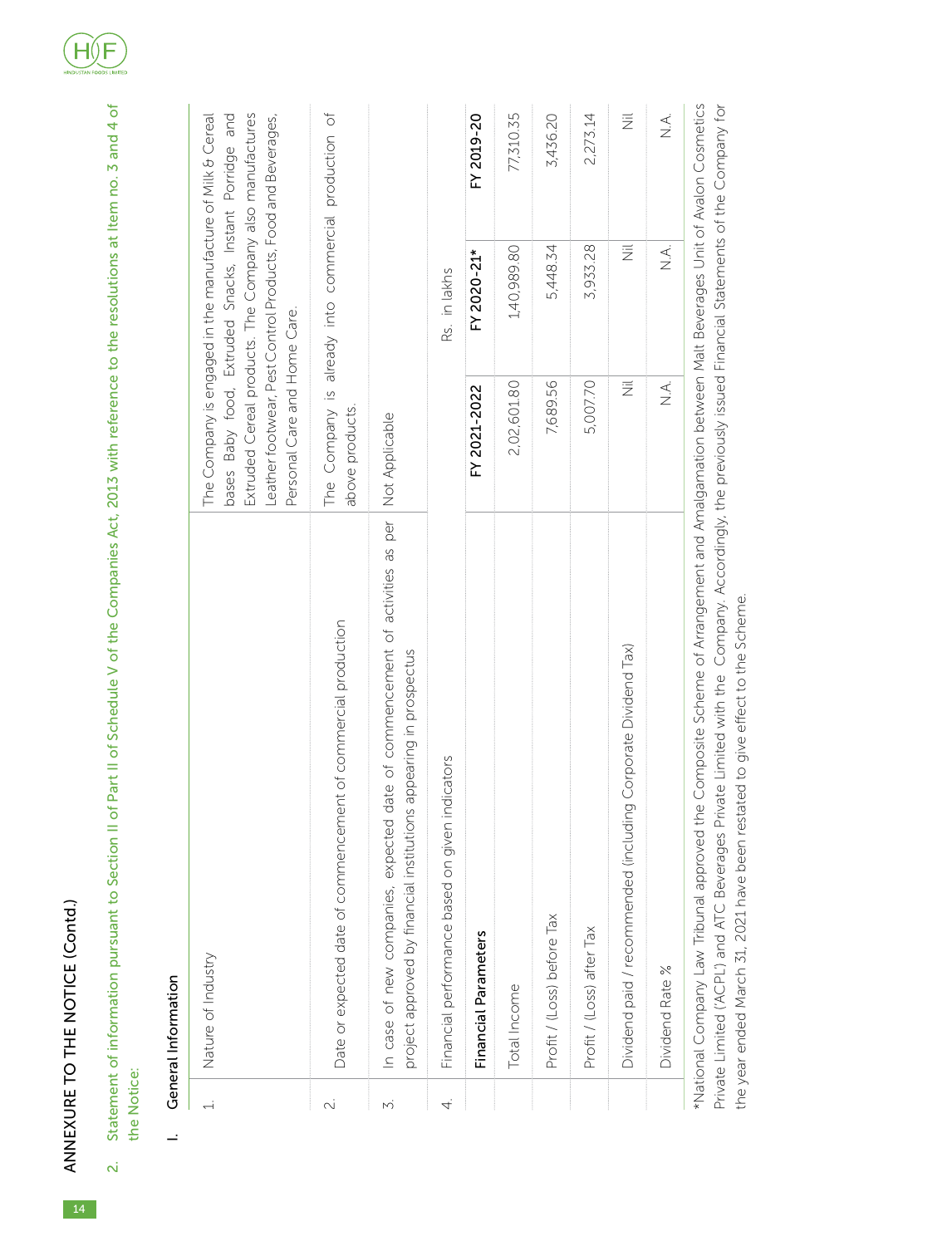| i               |
|-----------------|
| ٳ<br>ļ          |
| I               |
| <br> <br>j<br>ļ |
|                 |

| $\overline{\phantom{0}}$ | Background details                                                                                                                                                                                                                          | 25 years of rich experience in the industry of<br>contract manufacturing of FMCG Products<br>Mr. Sameer Kothari is a professional with over<br>for Branded Companies and is the Promoter<br>Accountant and holds an MBA from Cornell<br>of the Vanity Case Group. He is a Chartered<br>University (USA).                                                                                                                                                                                                                                                           | PGDMM-IIMM and is Head-Supply Chain of<br>Vanity Case Group of Companies, having about<br>26 years of overall work experience, during which<br>Mr. Ganesh T. Argekar is B.Sc. (Chemistry) and<br>time he has held various managerial positions.                                                                                                                                                                                                                                                                                                                            |
|--------------------------|---------------------------------------------------------------------------------------------------------------------------------------------------------------------------------------------------------------------------------------------|--------------------------------------------------------------------------------------------------------------------------------------------------------------------------------------------------------------------------------------------------------------------------------------------------------------------------------------------------------------------------------------------------------------------------------------------------------------------------------------------------------------------------------------------------------------------|----------------------------------------------------------------------------------------------------------------------------------------------------------------------------------------------------------------------------------------------------------------------------------------------------------------------------------------------------------------------------------------------------------------------------------------------------------------------------------------------------------------------------------------------------------------------------|
| $\sim$                   | Past remuneration                                                                                                                                                                                                                           | the year ended March 31, 2022: Rs. 1,56,00,000/-<br>The remuneration received by Mr. Kothari during                                                                                                                                                                                                                                                                                                                                                                                                                                                                | The remuneration received by Mr. Argekar during<br>the year ended March 31, 2022: Rs.73,85,861/-                                                                                                                                                                                                                                                                                                                                                                                                                                                                           |
| N,                       | Recognition or Awards                                                                                                                                                                                                                       | 巨                                                                                                                                                                                                                                                                                                                                                                                                                                                                                                                                                                  | $\overline{\overline{z}}$                                                                                                                                                                                                                                                                                                                                                                                                                                                                                                                                                  |
| 4.                       | Job profile and suitability                                                                                                                                                                                                                 | and is in-charge of the overall management<br>of the affairs of the Company, business<br>development and sales and marketing activities<br>in India & overseas. He is also shouldering the<br>past experience in managing overall<br>expertise in business<br>Mr. Sameer R. Kothari is the Managing Director<br>additional responsibilities of the Chief Executive<br>development is considered relevant and<br>valuable for his responsibilities as the Managing<br>Director of the Company.<br>Officer of the Company.<br>business as well as<br>$\frac{10}{11}$ | responsible for all the day to day operations of<br>the Company subject to the superintendence<br>and control of the Board of Directors of the<br>Company. He has been assigned with the<br>His past experience in managing overall business<br>relevant and valuable for his responsibilities as<br>Mr. Ganesh T. Argekar is the Whole Time Director<br>designated as an Executive Director and is<br>responsibility for implementing the expansion<br>as well as expertise in marketing is considered<br>the Executive Director of the Company.<br>plans of the Company. |
| ம்                       | Remuneration proposed                                                                                                                                                                                                                       | As set out in the resolution at Item no. 3 of the<br>Notice of the Postal Ballot.                                                                                                                                                                                                                                                                                                                                                                                                                                                                                  | As set out in the resolution at Item no. 4 of the<br>Notice of the Postal Ballot.                                                                                                                                                                                                                                                                                                                                                                                                                                                                                          |
| $\circ$                  | respect<br>to Industry, size of the Company, profile of the<br>position and the person (in case of expatriates<br>spect to<br>the relevant details would be with res<br>Comparative Remuneration profile with<br>the Country of his origin) | by the Board) is in line with the trends in the<br>industry and is befitting Mr. Sameer R Kothari's<br><b>Anp)</b><br>and approved<br>and<br>the Nomination<br>remuneration<br>Committee<br>experience and competence.<br>$\gtrsim$<br>proposed<br>recommended<br>Remuneration<br>PU<br>The                                                                                                                                                                                                                                                                        | by the Nomination and Remuneration Committee<br>and approved by the Board) is in line with the<br>The proposed remuneration (duly recommended<br>trends in the industry and is befitting Mr. Ganesh<br>T Argekar's experience and competence.                                                                                                                                                                                                                                                                                                                              |
| $\mathbb{N}$             | with the Company or relationship with the<br>indirectly<br>Relationship directly or<br>Managerial Personnel, if any<br>Pecuniary                                                                                                            | and the Company or any Managerial Personnel of<br>Except to the extent of employment relationship,<br>no relationship exists between Mr. Sameer Kothari<br>the Company. Mr. Sameer Kothari holds 24,15,183<br>Equity Shares in the Company.                                                                                                                                                                                                                                                                                                                        | no relationship exists between Mr. Ganesh<br>Personnel of the Company. Mr. Ganesh Argekar<br>Except to the extent of employment relationship,<br>Argekar and the Company or any Managerial<br>holds 50,000 Equity Shares in the Company.                                                                                                                                                                                                                                                                                                                                   |

# II. Information about Mr. Sameer Kothari and Mr. Ganesh T. Argekar II. Information about Mr. Sameer Kothari and Mr. Ganesh T. Argekar